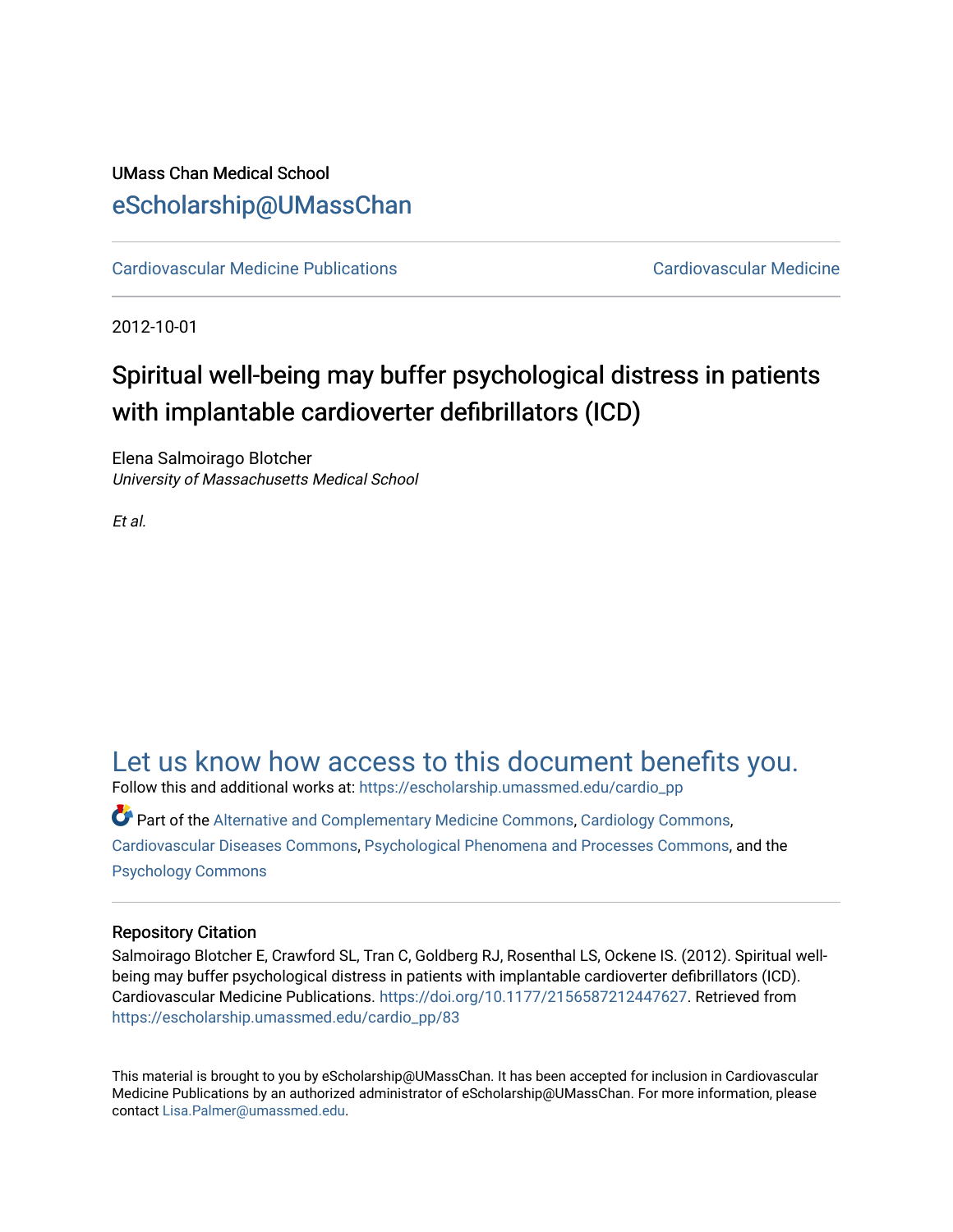Journal of Evidence-Based Complementary & Alternative Medicine

# Spiritual well-being may buffer psychological distress in patients with implantable cardioverter defibrillators (ICD)

| Journal:                         | Journal of Evidence-Based Complementary & Alternative Medicine                                                                                                                                                                                                                                                                                                                                                                                                                                                                                                                                                                                                                                                                                                                                                                                                                                                                                                                                                                                                                                                                                                                                                                                  |
|----------------------------------|-------------------------------------------------------------------------------------------------------------------------------------------------------------------------------------------------------------------------------------------------------------------------------------------------------------------------------------------------------------------------------------------------------------------------------------------------------------------------------------------------------------------------------------------------------------------------------------------------------------------------------------------------------------------------------------------------------------------------------------------------------------------------------------------------------------------------------------------------------------------------------------------------------------------------------------------------------------------------------------------------------------------------------------------------------------------------------------------------------------------------------------------------------------------------------------------------------------------------------------------------|
| Manuscript ID:                   | JEBCAM-2012-03-0013                                                                                                                                                                                                                                                                                                                                                                                                                                                                                                                                                                                                                                                                                                                                                                                                                                                                                                                                                                                                                                                                                                                                                                                                                             |
| Manuscript Type:                 | Original Manuscript                                                                                                                                                                                                                                                                                                                                                                                                                                                                                                                                                                                                                                                                                                                                                                                                                                                                                                                                                                                                                                                                                                                                                                                                                             |
| Date Submitted by the<br>Author: | 09-Mar-2012                                                                                                                                                                                                                                                                                                                                                                                                                                                                                                                                                                                                                                                                                                                                                                                                                                                                                                                                                                                                                                                                                                                                                                                                                                     |
| Complete List of Authors:        | Salmoirago-Blotcher, Elena; University of Massachusetts Medical<br>School, Medicine<br>Crawford, Sybil; University of Massachusetts, Medicine<br>Tran, Chau; University of Massachusetts,<br>Goldberg, Robert; University of Massachusetts,<br>Rosenthal, Lawrence; University of Massachusetts, Medicine<br>Ockene, Ira; University of Massachusetts, Medicine                                                                                                                                                                                                                                                                                                                                                                                                                                                                                                                                                                                                                                                                                                                                                                                                                                                                                 |
| Keywords:                        | spirituality, cardioverter defibrillators, prevention                                                                                                                                                                                                                                                                                                                                                                                                                                                                                                                                                                                                                                                                                                                                                                                                                                                                                                                                                                                                                                                                                                                                                                                           |
| Abstract:                        | Background Psychological distress is common in patients with<br>implantable cardioverter defibrillators (ICDs) and has been<br>associated with a worse prognosis. We examined whether spiritual<br>wellbeing is associated with reduced psychological distress in patients<br>with ICDs.<br>Methods We used the Functional Assessment of Chronic Illness<br>Therapy-Spiritual Wellbeing (FACIT-SWB) questionnare and the<br>Hospital Anxiety and Depression Scale (HADS) to measure spiritual<br>wellbeing and overall psychological distress. Multivariate linear<br>regression was used to explore the relationship between these<br>variables.<br>Results The study sample included 46 ICD outpatients (32 M, 14 F;<br>age range 43-83). We found an inverse association between HADS<br>and FACIT-SWB scores, persisting after adjustment for<br>demographics, anxiety/depression, medications, therapist support,<br>and functional status (F = $0.001$ ; $\beta$ = -0.31, CI: -0.44, -0.19).<br>Conclusion Spiritual wellbeing was independently associated with<br>lower psychological distress in ICD outpatients. Spiritual wellbeing<br>may act as a protective factor against psychological distress in these<br>high-risk patients. |
|                                  |                                                                                                                                                                                                                                                                                                                                                                                                                                                                                                                                                                                                                                                                                                                                                                                                                                                                                                                                                                                                                                                                                                                                                                                                                                                 |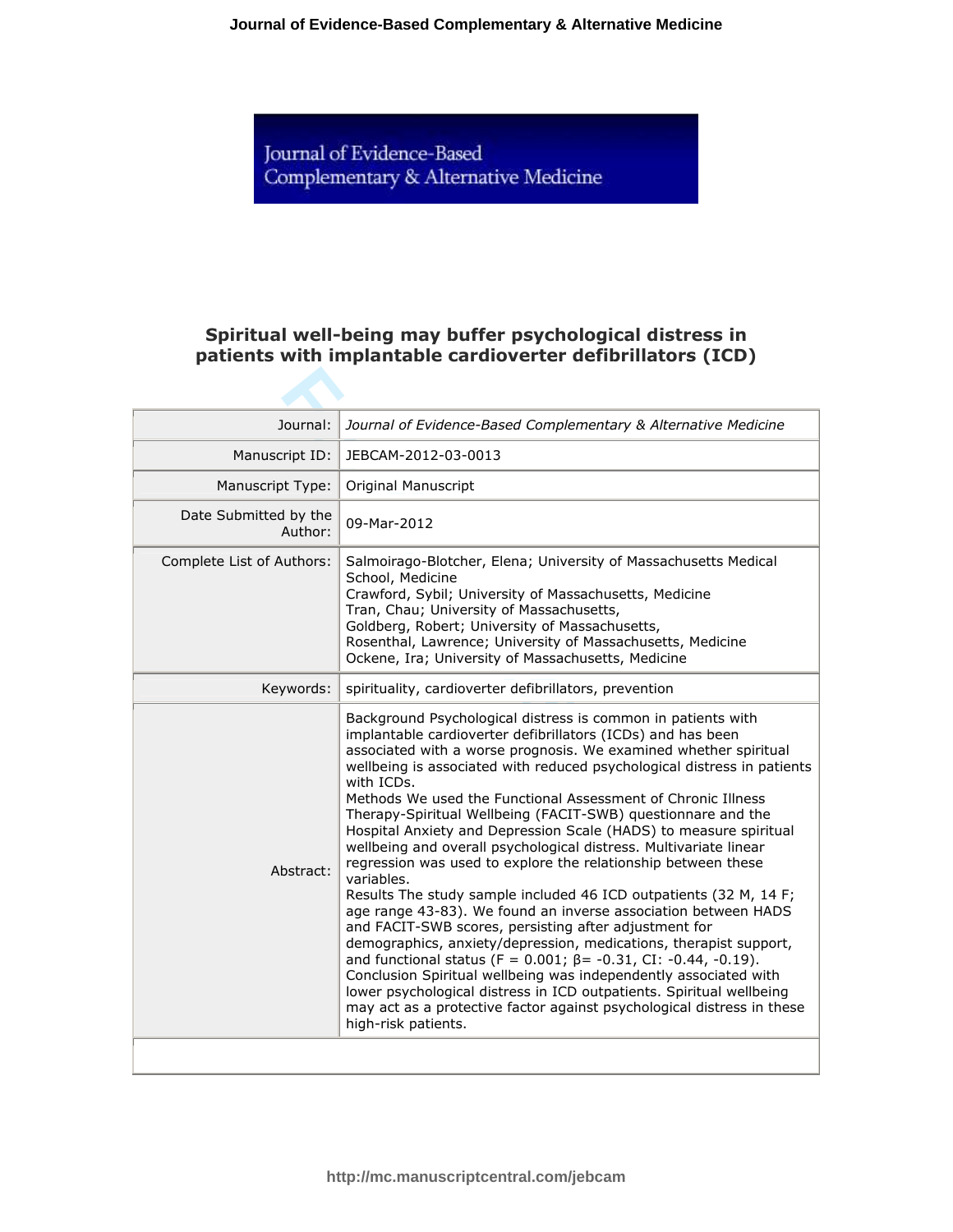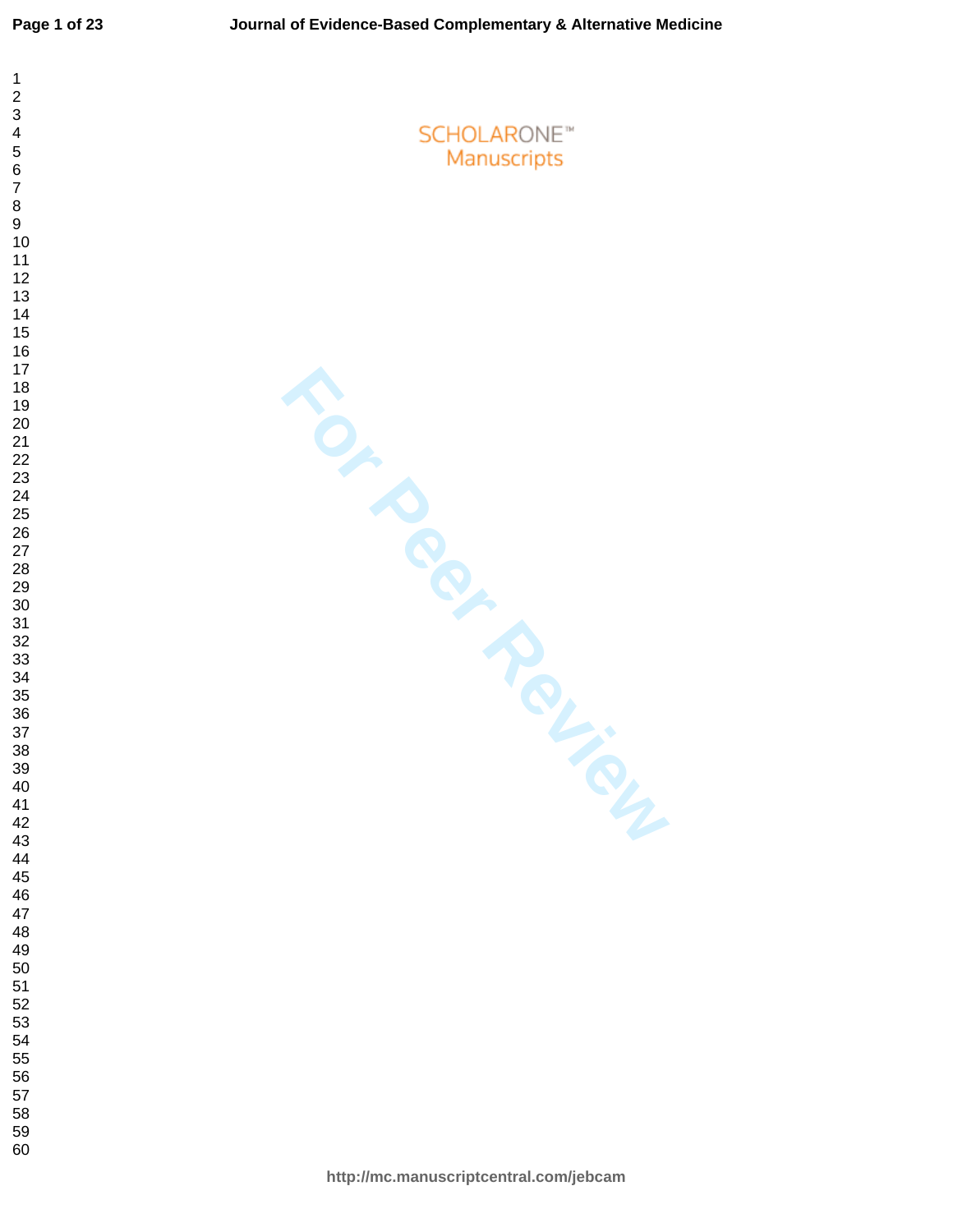#### ABSTRACT

**Background** Psychological distress is common in patients with implantable cardioverter defibrillators (ICDs) and has been associated with a worse prognosis. We examined whether spiritual wellbeing is associated with reduced psychological distress in patients with ICDs. **Methods** We used the Functional Assessment of Chronic Illness Therapy-Spiritual Wellbeing (FACIT-SWB) questionnare and the Hospital Anxiety and Depression Scale (HADS) to measure spiritual wellbeing and overall psychological distress. Multivariate linear regression was used to explore the relationship between these variables.

overall psychological distress. Multivariate linear rep between these variables.<br>ple included 46 ICD outpatients (32 M, 14 F; age rabetween HADS and FACIT-SWB scores, persisting (depression, medications, therapist support, **Results** The study sample included 46 ICD outpatients (32 M, 14 F; age range 43-83). We found an inverse association between HADS and FACIT-SWB scores, persisting after adjustment for demographics, anxiety/depression, medications, therapist support, and functional status ( $F =$  $0.001; \beta$  =  $-0.31, \text{CI}: -0.44, -0.19$ .

**Conclusion** Spiritual wellbeing was independently associated with lower psychological distress in ICD outpatients. Spiritual wellbeing may act as a protective factor against psychological distress in these high-risk patients.

KEY WORDS: prevention; spirituality; heart failure; cardioverter defibrillators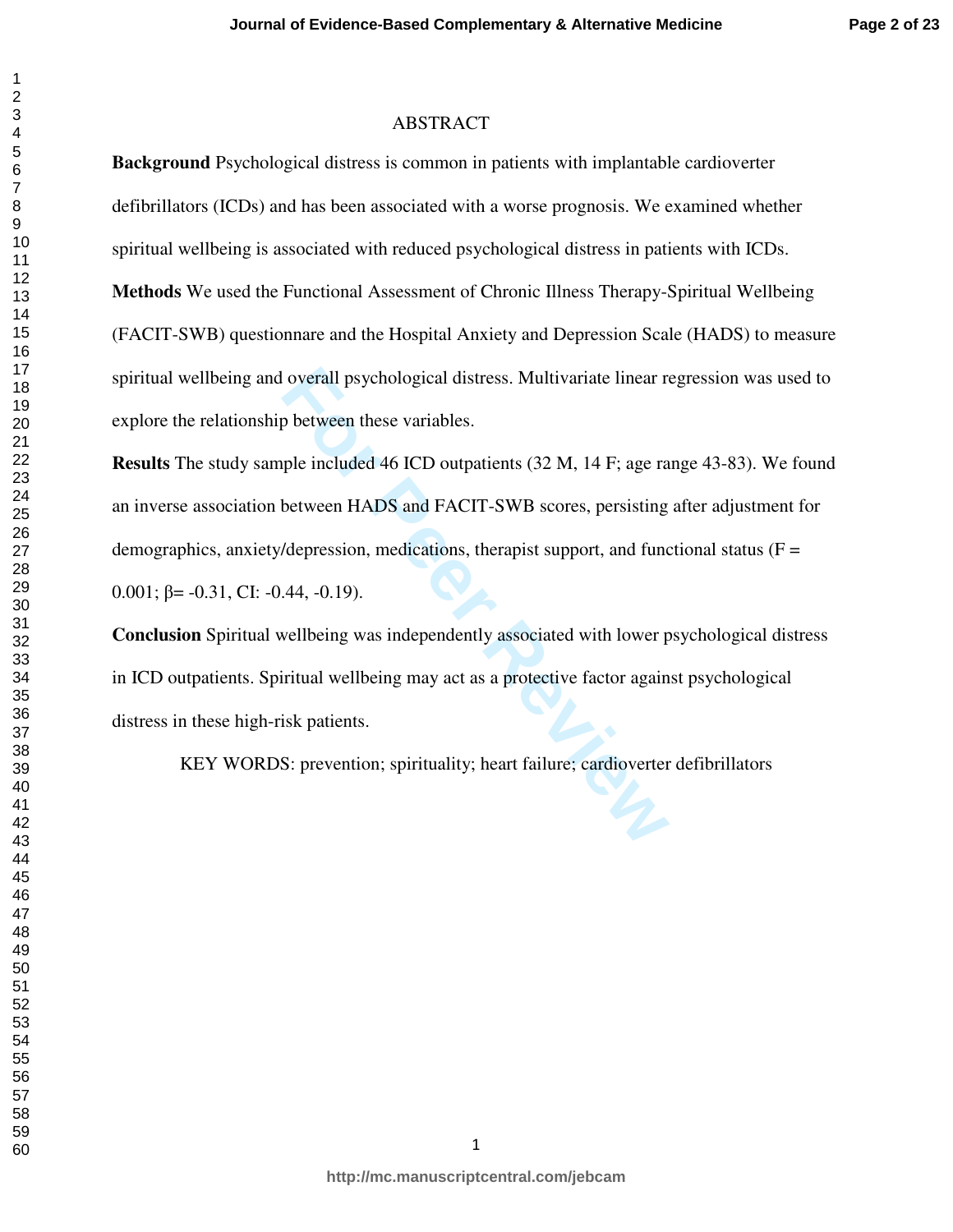#### INTRODUCTION

Primary and secondary prevention trials have consistently shown the efficacy of implantable cardioverter defibrillators (ICDs) in preventing sudden cardiac death and lifethreatening arrhythmias compared to anti-arrhythmic agents alone. According to guidelines published in 2008,[1] the ICD is now the treatment of choice not only for patients with documented life-threatening arrhythmias, but also for patients with impaired cardiac function (ejection fraction <35%), regardless of previous arrhythmic episodes*.* 

(b), regardless of previous arrhythmic episodes.<br>
increasing number of patients have received ICDs,<br>
d.[2] Although most patients adapt fairly well to livi<br>
oortion of patients will experience psychological pro<br>
clinicall However, as an increasing number of patients have received ICDs, several device-related problems have surfaced *.*[2] Although most patients adapt fairly well to living with an ICD over time, a significant proportion of patients will experience psychological problems, with estimates reaching up to 38% for clinically significant anxiety.[3] Young age (<50 years), female gender, poor device understanding, and experiencing multiple ICD shocks are important risk factors for the development of psychological problems in these patients.[3]

Psychological and emotional well-being in ICD patients is important for several reasons. Anxiety and depression may contribute to cardiovascular mortality and morbidity of patients with coronary heart disease<sup>[4, 5]</sup> and emotional<sup>[6, 7]</sup> and mental<sup>[8]</sup> stress may have a detrimental effect on cardiac perfusion and function. Reduced heart rate variability,[9, 10] impaired baro-reflex control,[11, 12] and alterations in the coagulation system[13] have been considered as possible mechanisms for the negative effect of anxiety and depression on cardiac outcomes.

Although it is uncertain whether spirituality may have a positive impact on physical health in patients with cardiovascular disease, [14] current evidence suggests that it may protect these patients from emotional distress and improve their quality of life. Spiritual well-being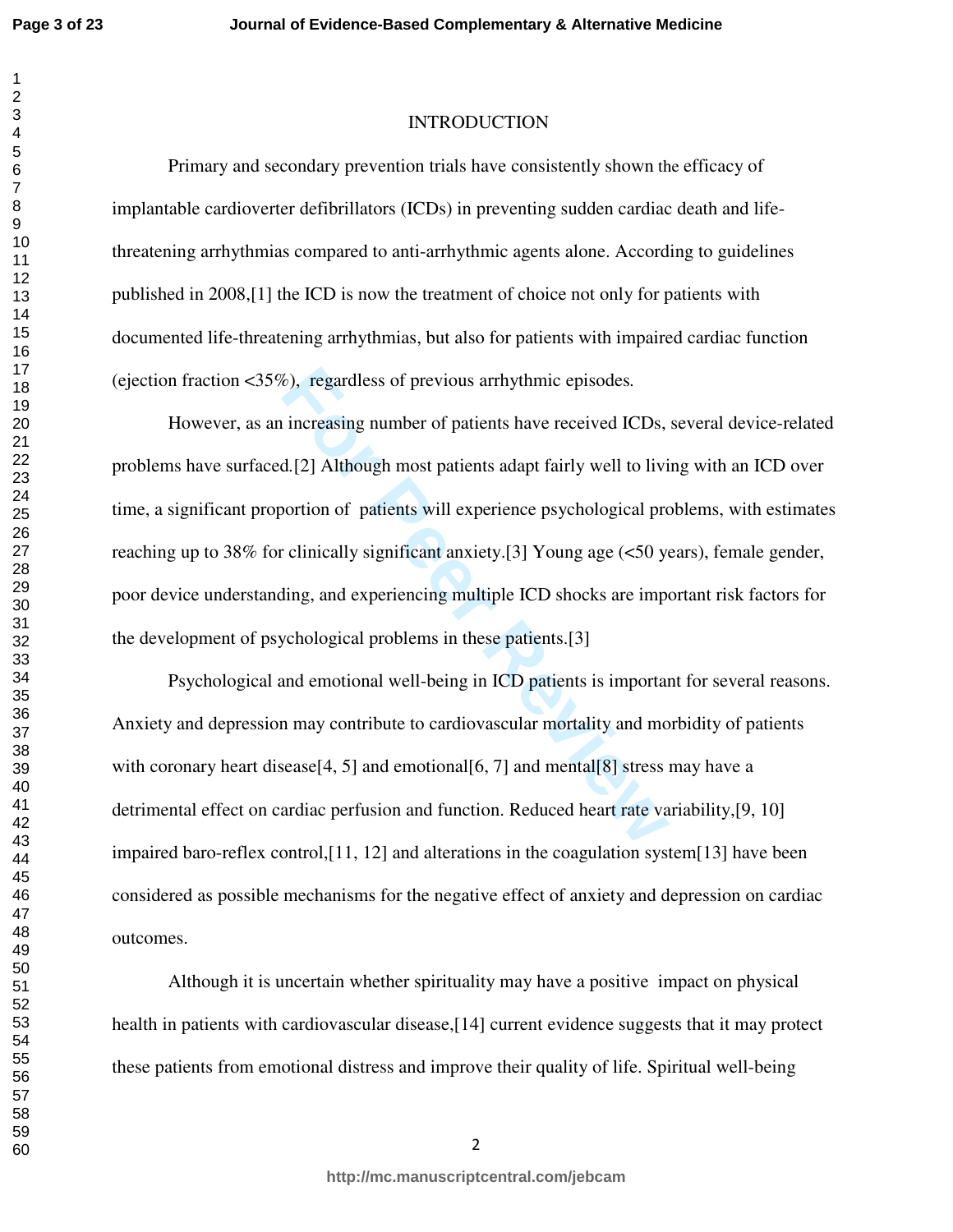appears to have a protective effect on depression in patients with heart failure,[15] and faith can play a role in the emotional health of individuals recovering from a stroke[16, 17] or with severe chronic disabilities.[18] In addition, pilot spiritual interventions and holistic rehabilitation programs addressing the spiritual needs of cardiac patients have shown promising results in improving the quality of life and psychological well-being of these patients.[19-21]

in patients with ICDs, despite several indications that<br>the meglected in these patients. Although ICD carrier<br>ve advanced heart failure and have to face difficult e<br>al provided to ICD patients typically addresses only<br>spec However, little is known about the possible role of spiritual well-being in buffering psychological distress in patients with ICDs, despite several indications that the spiritual dimension has often been neglected in these patients. Although ICD carriers are often survivors of a cardiac arrest, have advanced heart failure and have to face difficult end-of life decisions, the educational material provided to ICD patients typically addresses only the technical/educational aspects of the ICD experience while ignoring its emotional and spiritual dimensions.[22] Clinicians are often pressed for time and they are often not forthcoming in the discussion of end-of-life issues with their patients.[23]

The purpose of this study was to evaluate whether better overall spiritual well-being may be associated with lower psychological distress in a group of outpatients who underwent ICD implantation.

#### **METHODS**

#### *Design and population*

We conducted a cross-sectional analysis on baseline data collected from 46 patients screened for participation in a pilot study of a mindfulness-based intervention for patients with ICDs. The study was conducted at the University Campus of the UMass Memorial Medical Center in Worcester, MA. All consecutive patients scheduled for an ICD related procedure at the catheterization lab were screened for study eligibility within a month of the ICD procedure.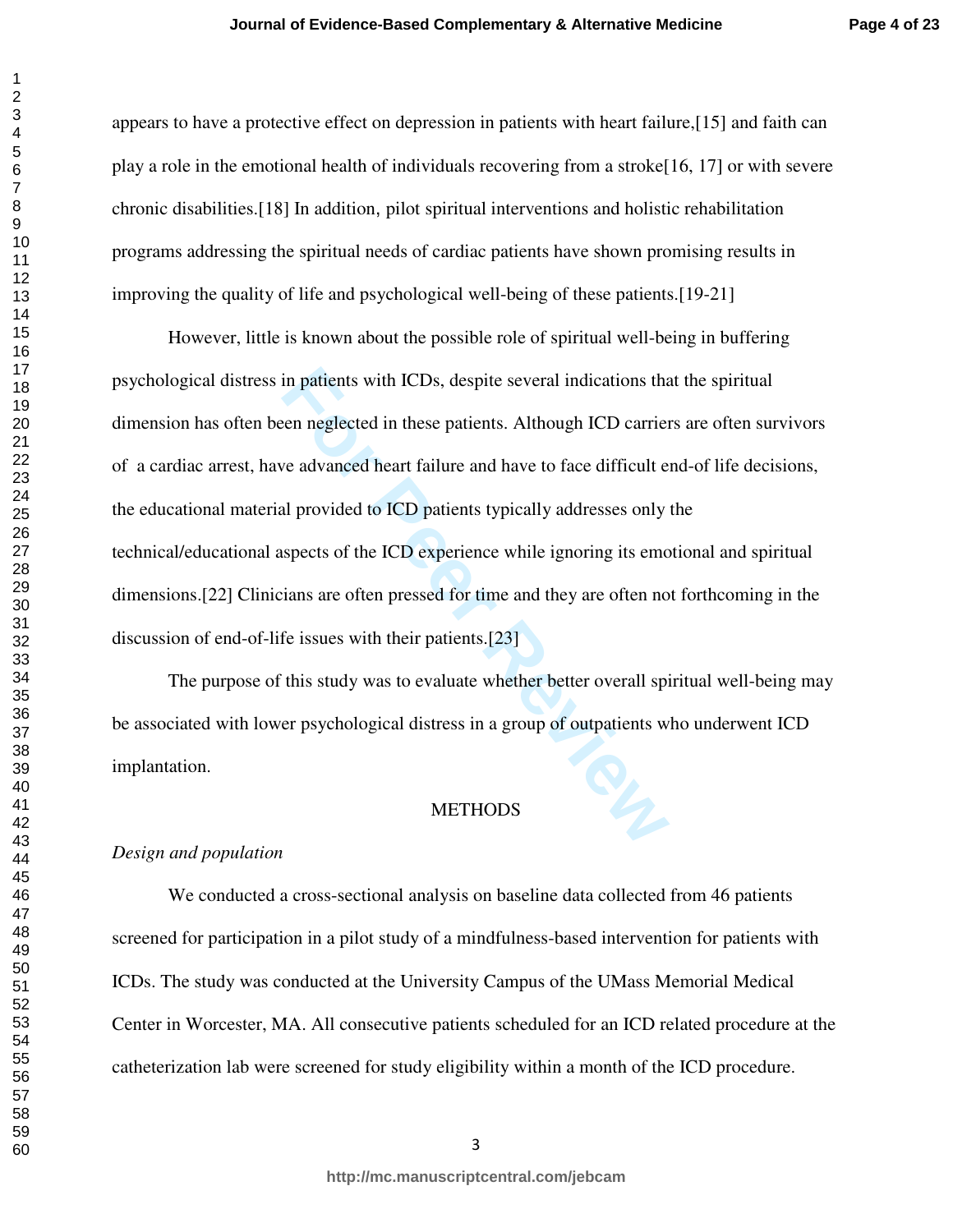**Page 5 of 23**

 $\mathbf{1}$  $\overline{2}$ 

10 were excluded. Screening for ongoing depression<br>of major depressive disorder or psychosis as docum<br>the time of the most recent medical evaluation. All<br>ug them to participate in the study and once they exp<br>eduled. After Patients were eligible if they were >21 years old, able to understand and speak English, and had access to a telephone; exclusion criteria included inability/unwillingness to give informed consent; signs of cognitive impairment; New York Heart Association functional class>III or otherwise clinically unstable; pending coronary bypass or heart transplantation; co-morbid lifethreatening conditions; and ongoing severe depression or psychosis. The Blessed Orientation Memory and Concentration test[24] was used to screen patients for cognitive impairment and subjects with scores ≥10 were excluded. Screening for ongoing depression and psychosis was based on DSM criteria of major depressive disorder or psychosis as documented by the physician in the patient's chart at the time of the most recent medical evaluation. All eligible patients received a letter inviting them to participate in the study and once they expressed interest, a screening visit was scheduled. After confirmation of study eligibility and provision of informed consent, patients completed a series of self-administered questionnaires. The study protocol was approved by the Committee for the Protection of Human Subjects at the University of Massachusetts Medical School.

#### *Psychological distress*

Psychological distress (outcome variable) was assessed using the Hospital Anxiety and Depression Scale (HADS). [25] This is a 14-item self-administered questionnaire with two subscales measuring anxiety and depression, with higher scores indicating greater psychological morbidity. The use of the HADS questionnaire has been validated in cardiac patients [26] and is particularly useful in these patients since it focuses on cognitive symptoms of psychological distress instead of physical symptoms, which may be similar to those resulting from the underlying cardiac disease. A cut-off of 8 is used for the two subscales, while a cut-off score of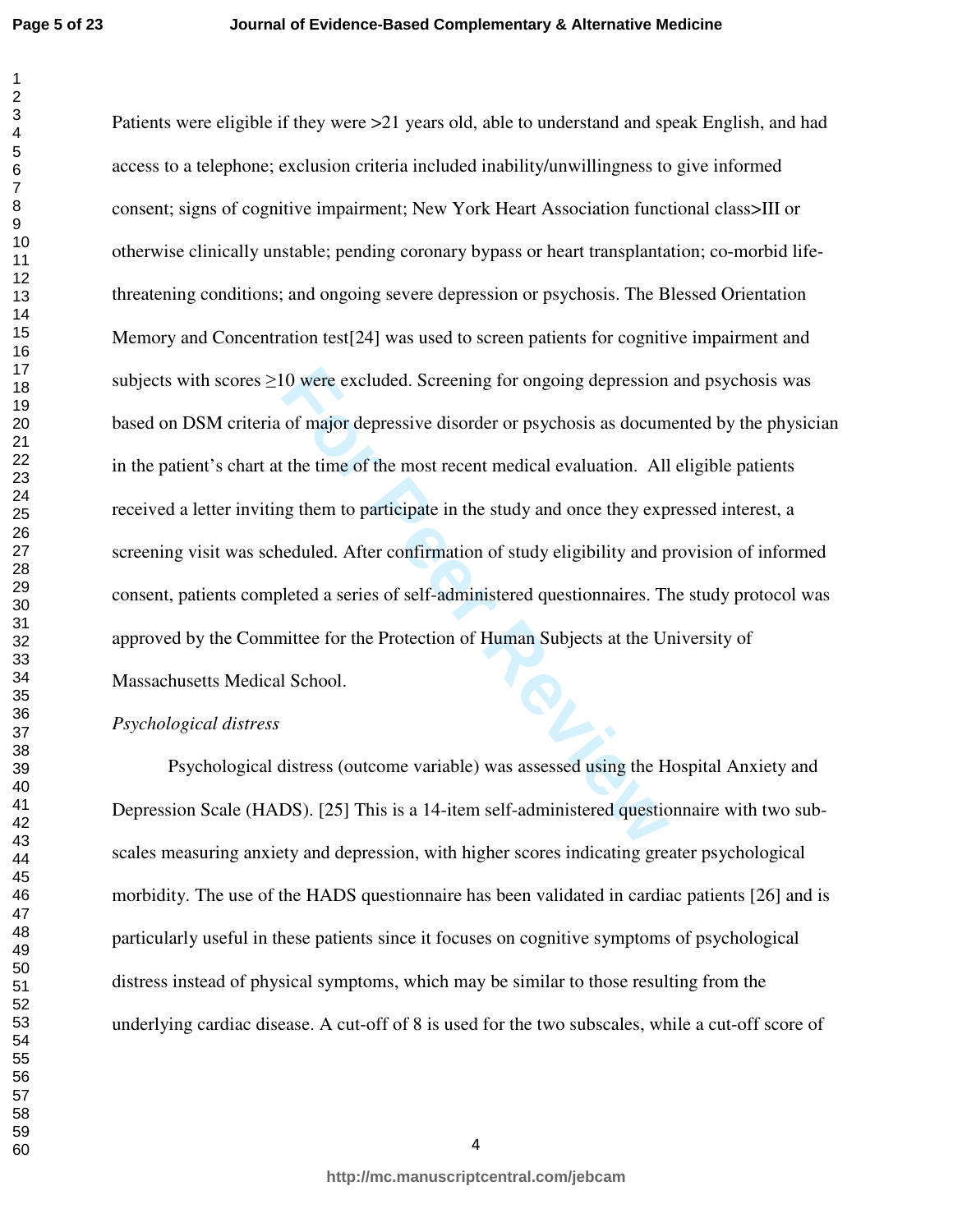10 is usually recommended for the total score. Total HADS scores of 10 or higher indicate the presence of psychological distress.

#### *Spiritual well-being*

For Perical Validity with other measures of religion/spiritual<br>
This instrument includes two subscales measuring dif<br>
In meaning/peace subscale assessing to what extent at<br>
mony, and a sense of meaning, and a faith subscal The primary predictor variable was overall spiritual well-being, assessed using the Functional Assessment of Chronic Illness Therapy-Spiritual Well Being (FACIT-SWB). This is a 12 item self-reported measure of spiritual well-being that has shown high internal consistency, reliability, and convergent validity with other measures of religion/spirituality in individuals with chronic diseases.[27] This instrument includes two subscales measuring different domains of spiritual well-being – a meaning/peace subscale assessing to what extent an individual experiences peace, harmony, and a sense of meaning, and a faith subscale evaluating the extent to which a patient finds strength or comfort in his religious beliefs. The range for the total score is 0-48, with higher scores indicating greater spiritual well-being.

#### *Demographic characteristics and other covariates*

Information was collected at baseline on patient demographic characteristics and medical history. Demographic characteristics were collected by means of self-reported questionnaires and included age, gender, income, marital status, education, and racial/ethnic background. Information on cardiac diagnosis, previous diagnosis of anxiety or depression, current use of βblockers, anti-arrhythmics, anxiolytics and antidepressants, indication for ICD implantation (primary vs. secondary prevention), type and time since ICD procedure, prior ICD shocks, New York Heart Association class, and ejection fraction (EF: End diastolic volume - End systolic volume/End diastolic volume from an echocardiogram or a ventriculogram) was gathered from the Medical Record. Functional status was measured using the physical limitation subscale of the Seattle Angina Questionnaire.[28] Patients were also asked to report the number of times they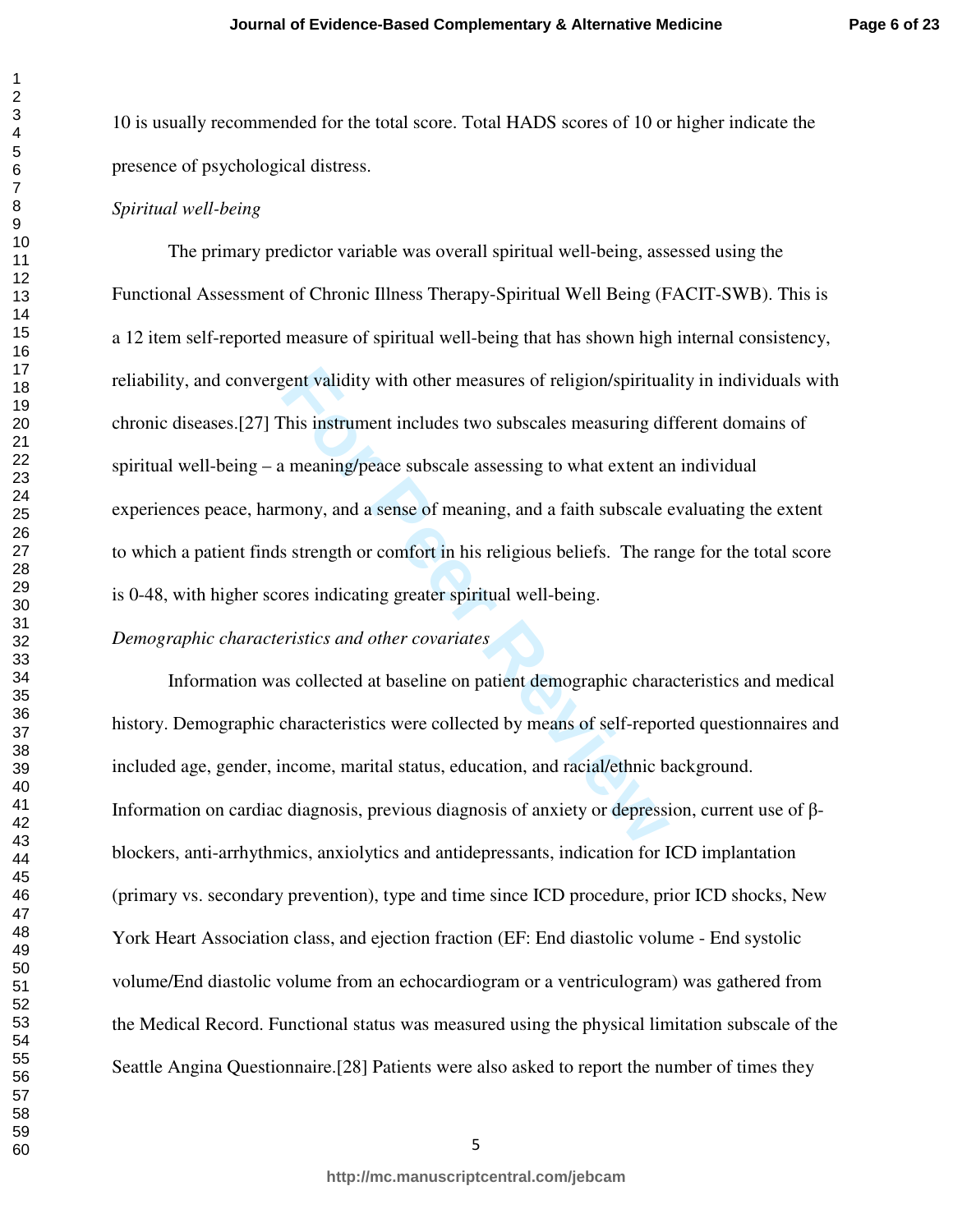engaged in physical exercise and whether they met with any therapist or spiritual counselor during the previous four weeks.

#### *Statistical analysis*

We conducted a preliminary analysis to evaluate the appropriateness of the model's assumptions, and assess correlations between covariates to avoid collinearity in the multivariate model. The distribution of baseline demographic and clinical characteristics were compared between patients with high ( $\geq 50^{th}$  percentile for this population) and low ( $\geq 50^{th}$  percentile) spiritual well-being using t-test (or Wilcoxon) for continuous variables and two-tailed Fisher exact test to compare proportions.

high ( $\geq$ 50<sup>th</sup> percentile for this population) and low ( $\geq$ <br>ing t-test (or Wilcoxon) for continuous variables and<br>roportions.<br>between psychological distress and spiritual well-b<br>models. Variables that may confound th The association between psychological distress and spiritual well-being was assessed using linear regression models. Variables that may confound the association between spiritual well-being and psychological distress (age, gender, income, education, marital status, prior depression or anxiety, use of antidepressants or anxiolytics, cardiovascular disease severity, and functional status) showing an association with the outcome ( $p \le 0.10$ ) were included in a multivariate linear regression model. Results are presented as unadjusted and adjusted beta coefficients (with confidence intervals), where the null hypothesis was that  $\beta_l = 0$ . P values <0.05 were considered to be statistically significant. All analyses were performed using STATA 10 (2007) statistical software (StataCorp, LP; College Station, TX).

#### RESULTS

Forty-six outpatients (32 M, 14 F) aged 43-83 years (mean, 65 years) completed a series of questionnaires at the initial screening visit (Table 1). Eighty-five percent of the study sample was in New York Heart Association class II or higher and the mean ejection fraction was 0.3 (SD 0.13). Half of the participants had total HADS scores higher than 10, the threshold indicating the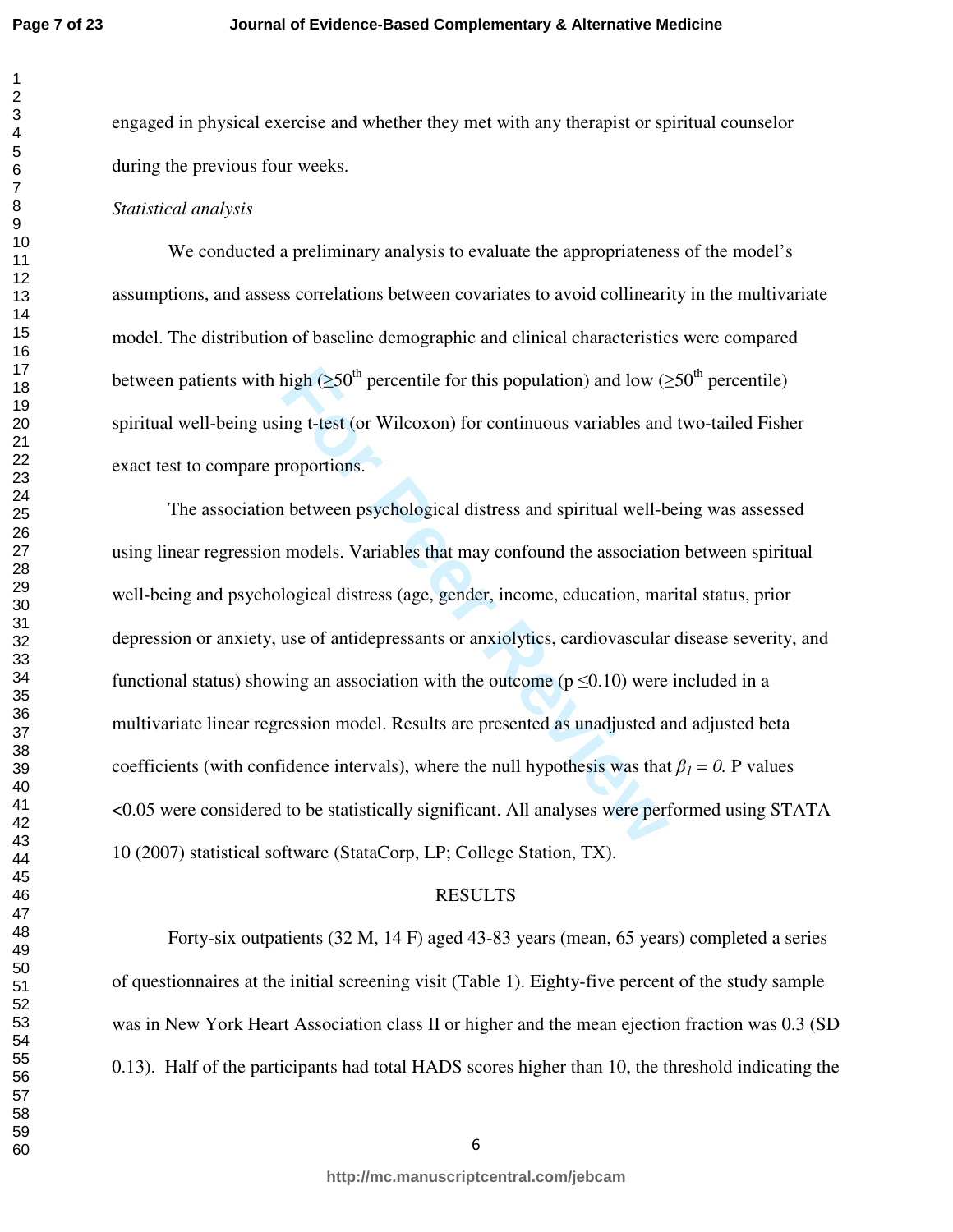presence of psychological distress. Mean FACIT-SWB scores were 35±8 (scale range 0 - 48). No patient reported to have met a spiritual counselor during the previous month, and 13% reported meeting with a therapist or social worker.

Patients with FACIT-SWB scores above the  $50<sup>th</sup>$  percentile (Table 2) had significantly lower HADS scores as well as a lower prevalence of psychological distress compared to patients with FACIT-SWB scores below the  $50<sup>th</sup>$  percentile. Although most differences were not statistically significant due to the relatively small sample size, they were also older, more frequently married, less educated, and had a lower prevalence of a prior diagnosis of anxiety or depression and of use of antidepressants or anxiolytics, while the severity of clinical conditions did not differ between groups as indicated by similar mean ejection fraction values and prevalence of prior cardiac arrest and ICD shocks.

due to the relatively small sample size, they were all<br>s educated, and had a lower prevalence of a prior dia<br>of antidepressants or anxiolytics, while the severity of<br>groups as indicated by similar mean ejection fraction<br>di Table 3 shows the results of the unadjusted and adjusted linear regression models. Psychological distress scores were significantly and inversely associated with FACIT-SWB scores (Figure 1). In multivariate models, spiritual well-being was significantly associated with lower psychological distress independently of demographics (model 2); of a previous diagnosis of anxiety or depression, use of anxiolytics or antidepressants and counseling (model 3); and of physical exercise or functional status (model 4).

#### DISCUSSION

Despite indications that spirituality is an important component of the psychological wellbeing of patients with severe chronic diseases,[29-31] a limited number of studies have examined its characteristics in patients with cardiovascular disease.[15, 16, 32] A possible explanation for the limited interest in this topic in the cardiology literature is that spirituality is an elusive concept, encompassing both subjective dimensions that are difficult to define and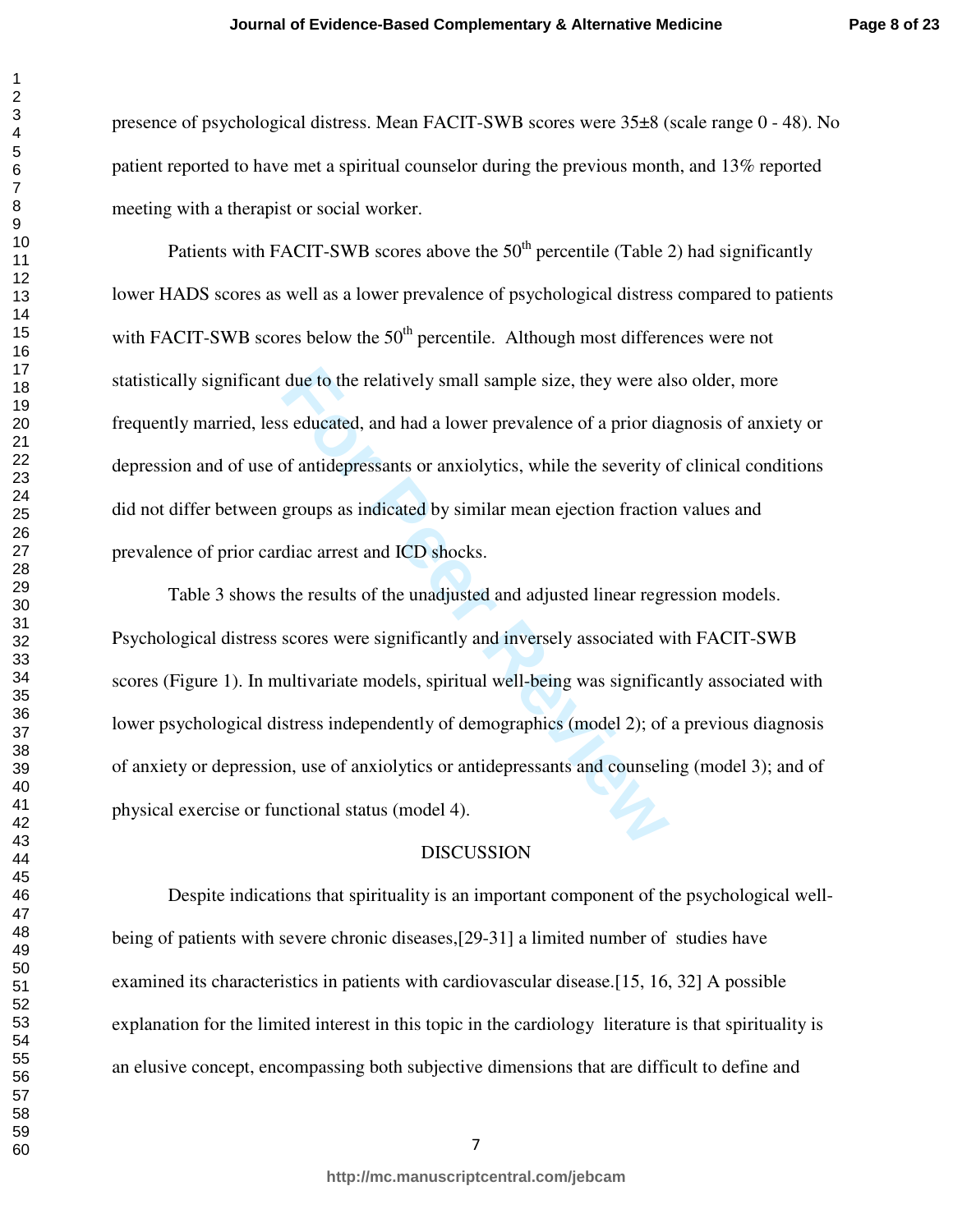operationalize, and more easily measurable, objective dimensions such as frequency of spiritual activities or spiritual/religious affiliation.[33]

and psychotropic drug use compared to patients with<br>
Ad, clinical conditions and functional status were sin<br>
differences in psychological well-being were indep<br>
condition. There was an inverse linear relationship<br>
itual we This is the first paper describing the characteristics associated with spiritual well-being in patients living with an ICD and investigating the possible impact of spiritual well-being on the self-reported psychological health of these patients. In our study, patients with higher spiritual well-being had significantly less psychological distress and a lower prevalence of concurrent psychiatric morbidity and psychotropic drug use compared to patients with lower spiritual wellbeing. On the other hand, clinical conditions and functional status were similar between the two groups, suggesting that differences in psychological well-being were independent from the severity of the cardiac condition. There was an inverse linear relationship between psychological distress scores and spiritual well-being scores that persisted after taking into account a number of possible confounding variables.

The limited data currently available describing the role of spiritual well-being in patients with chronic cardiovascular disease is typically based on patients with advanced heart failure. These studies, usually qualitative or cross-sectional in nature, have shown the centrality of spirituality in the life of patients and caregivers alike [34, 35] and its association with better quality of life [36] and adjustment to advanced heart failure.[37]

Our results are consistent with those of a cross-sectional analysis showing a strong inverse association between spiritual well-being and depression in 60 patients with heart failure, independent of gender, income, social support, physical symptoms, and health status.[15] This is not surprising, considering that ICD patients usually have concomitant heart failure and, in fact, 85% of our patients were in NYHA class II or III. One important addition of our paper to the current literature is that we adjusted for other important confounders such as co-morbid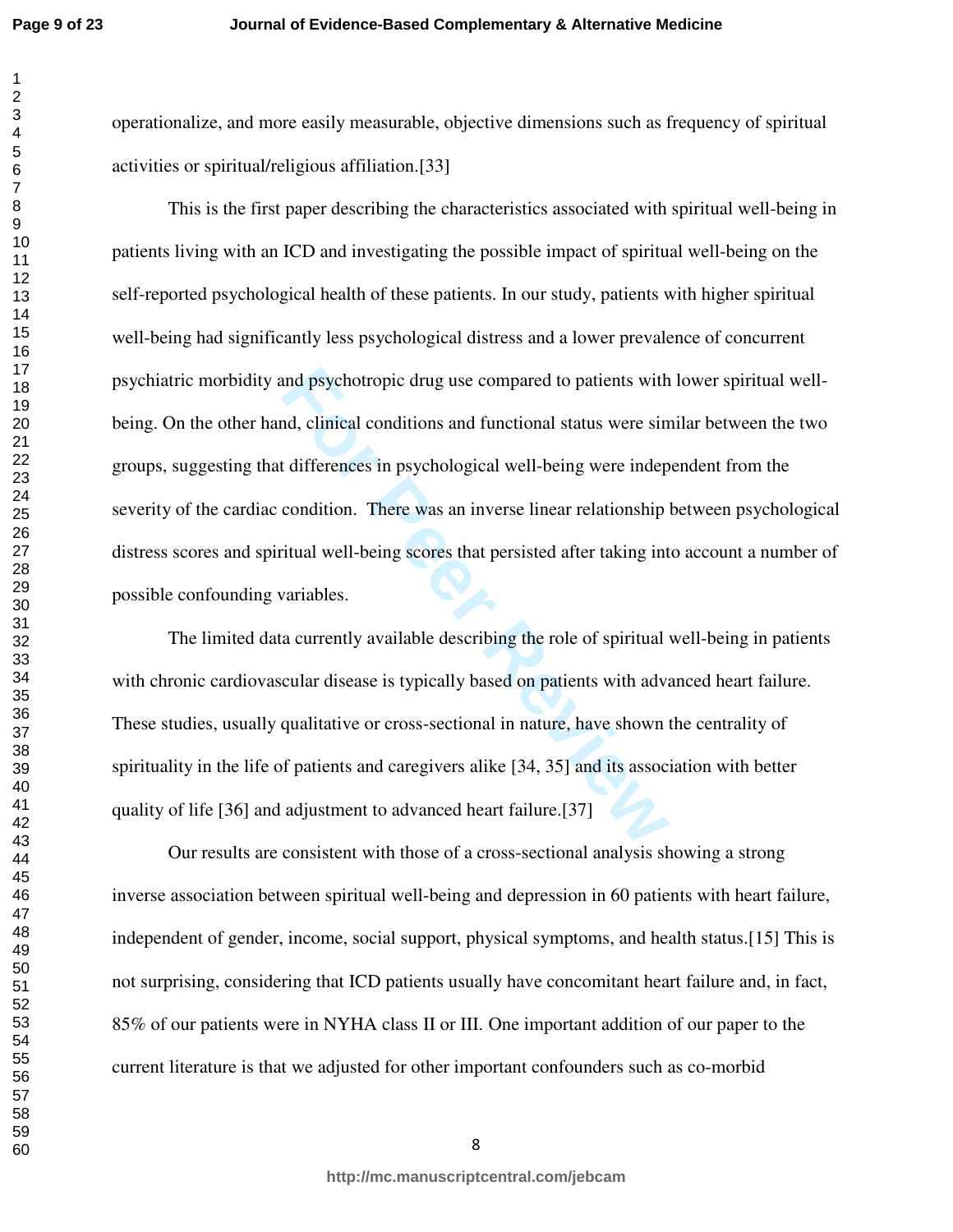depression or anxiety, psychotropic medications, and ongoing psychosocial support. Furthermore, patients with ICDs are somewhat unique among patients with heart failure, in that they often have experienced a cardiac arrest (21% of our population) and usually have more severe cardiac conditions.

a Well-being, and not of spirituality, and has been cr<br>of psychological well-being.[30, 38] However, the<br>iritual well-being and psychological distress has bee<br>vulations using different measures of spirituality and<br>ermore, Several limitations need to be kept in mind in interpreting the results of the present study. The first concerns our choice of the instrument to assess spiritual well-being. The FACIT-SWB is a measure of spiritual well-being, and not of spirituality, and has been criticized because of the overlap with measures of psychological well-being.[30, 38] However, the finding of an inverse association between spiritual well-being and psychological distress has been consistently reported in various populations using different measures of spirituality and psychological distress.[30, 39] Furthermore, in our analysis the association between spiritual well-being and psychological distress was still evident after we accounted for psychological co-morbidity, use of psychotropic medications, and support from therapists, thus suggesting that spiritual well-being may uniquely contribute to reducing overall psychological distress. An additional limitation is that we limited our assessments to one dimension of spirituality, namely its emotional aspects, while we did not address other components such as affiliation or frequency of spiritual practice. Moreover, due to the cross-sectional nature of this study, resulting in the assessment of spiritual well-being and psychological distress at the same point in time, we cannot draw conclusions about the direction of this association. We also cannot exclude the possibility of selection bias, since this analysis was conducted on data collected as part of the baseline assessments of patients screened for participation in a pilot randomized clinical trial. The prevalence of anxiety and depression in our study, however, are consistent with that reported in similar studies of ICD outpatients. [3, 40] The vast majority of our study population was white, and our findings may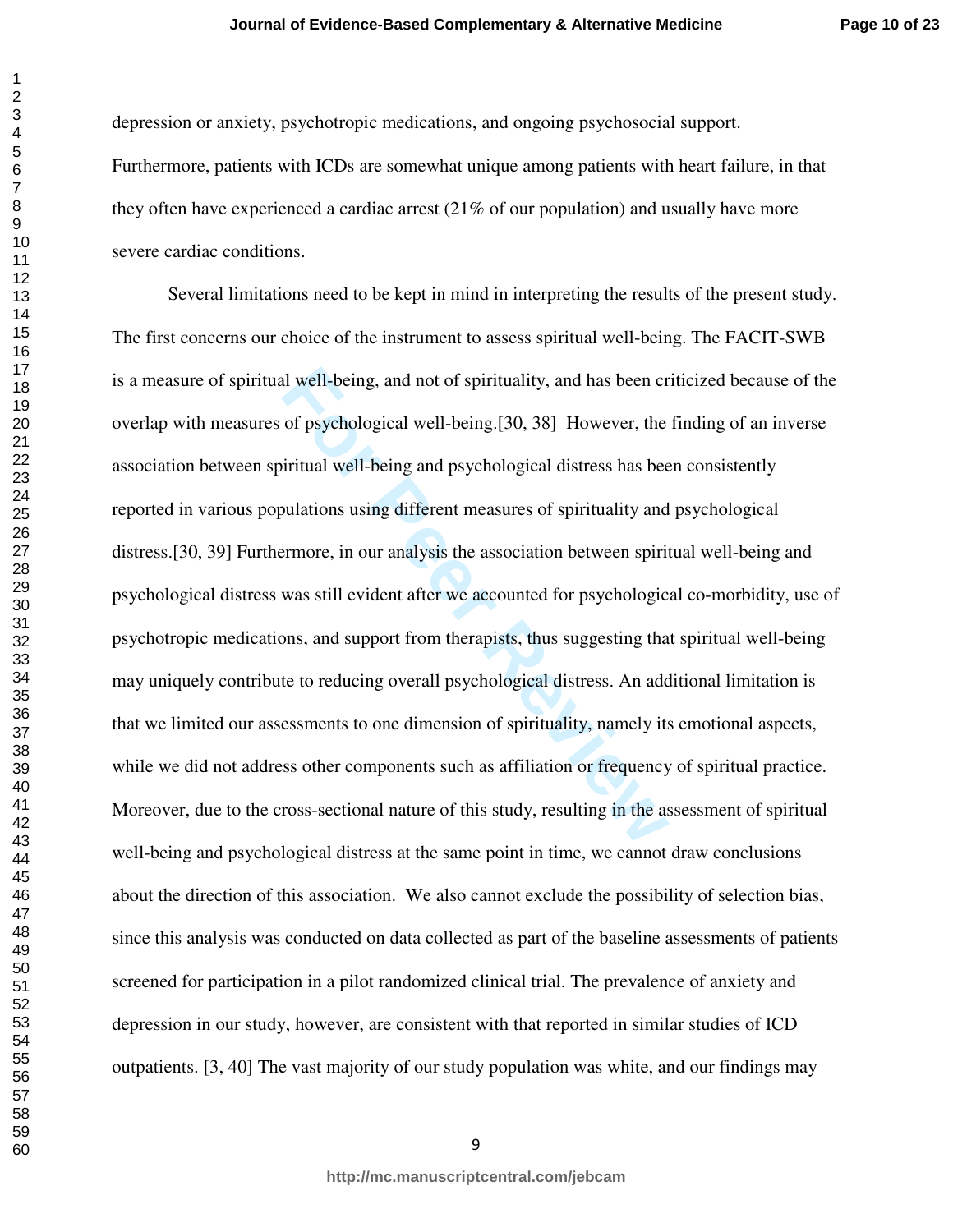not be generalizable to minority populations in which dimensions of spirituality other than spiritual well-being, such as attendance at worship services or spiritual beliefs, could be more relevant.

In conclusion, spiritual well-being was independently associated with lower psychological distress in a group of outpatients with ICDs. These findings need to be confirmed in larger and diverse populations and in prospective studies. In consideration of the possible unique contribution of spiritual well-being to the overall psychological well-being and quality of life of patients with ICDs, the spiritual-existential dimension of the experience of living with an ICD should probably receive more attention in the care of these patients.

#### ACKNOWLEDGEMENTS

We would like to thank all participants for their contribution to this study; and Mary Stanley, MS, NP, and Karen Rose, MS, NP, for their help with recruitment.

spiritual well-being to the overall psychological wel<br>Ds, the spiritual-existential dimension of the experie<br>eceive more attention in the care of these patients.<br>
ENTS<br>
Stall participants for their contribution to this stu Authors contributions: Elena Salmoirago-Blotcher designed the study, collected the data, conducted the data analysis, and wrote the manuscript draft; Sybil Crawford provided statistical advice and revised the manuscript; Chau Tran contributed to the study design and data collection; Robert Goldberg, Ira Ockene and Lawrence Rosenthal revised the manuscript. All authors approved the final version of the manuscript for publication.

Presentations: This study has been accepted as a poster presentation at the annual conference of the Society of Behavioral Medicine (New Orleans April 2012

Conflicting interests: none. No honorarium, grant, or other form of payment was given to anyone to produce the manuscript.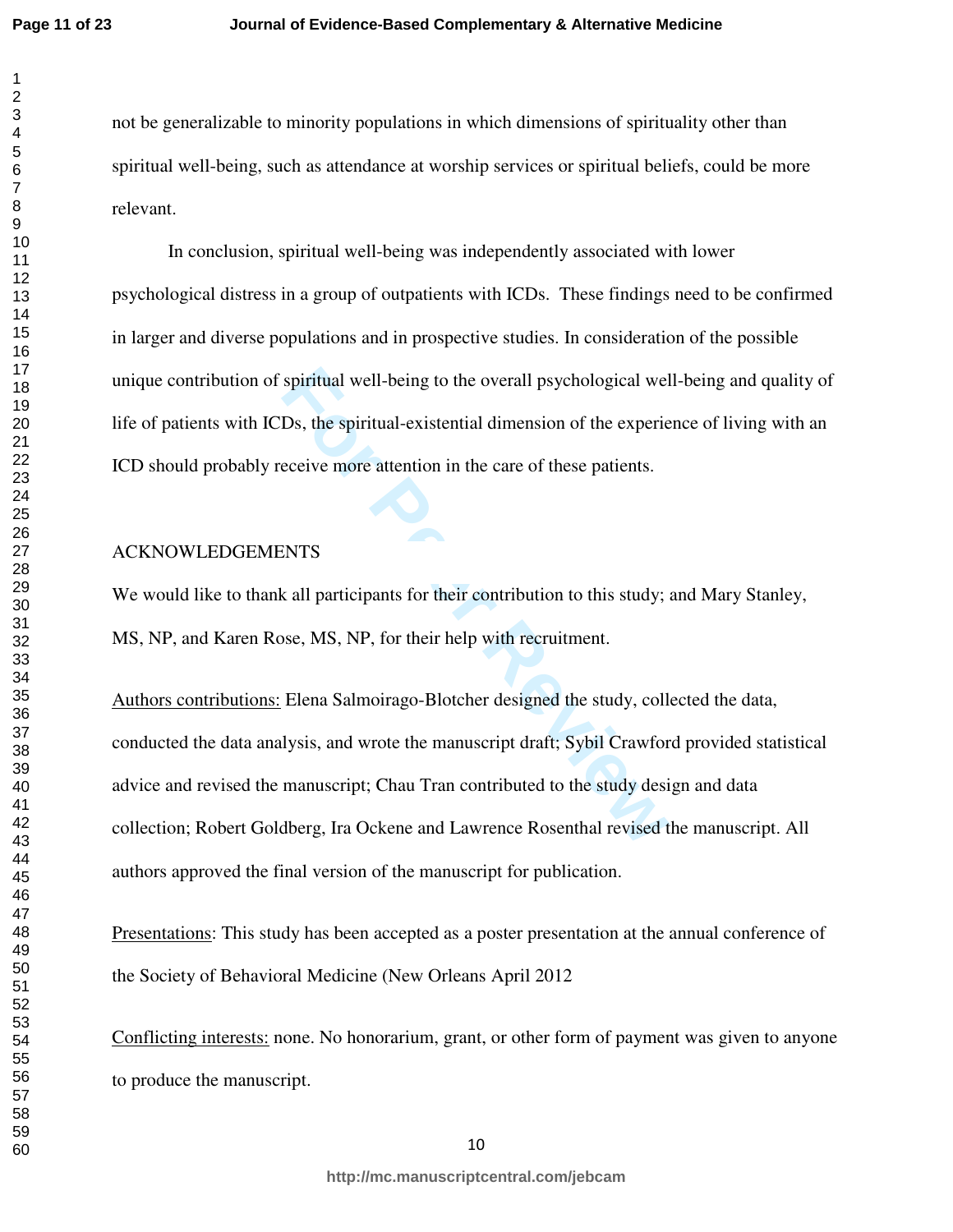Financial disclosures/funding: This study was partially supported by a grant of the National Center of Complementary and Alternative Medicine (F32AT005048). Elena Salmoirago-Blotcher is funded by a grant from the National Center for Complementary and Alternative Medicine (NCCAM F32AT005048)

Ethical Approval: The study protocol and all study materials were approved by the Committee for the Protection of Human Subjects at the University of Massachusetts Medical School (Docket H-13078).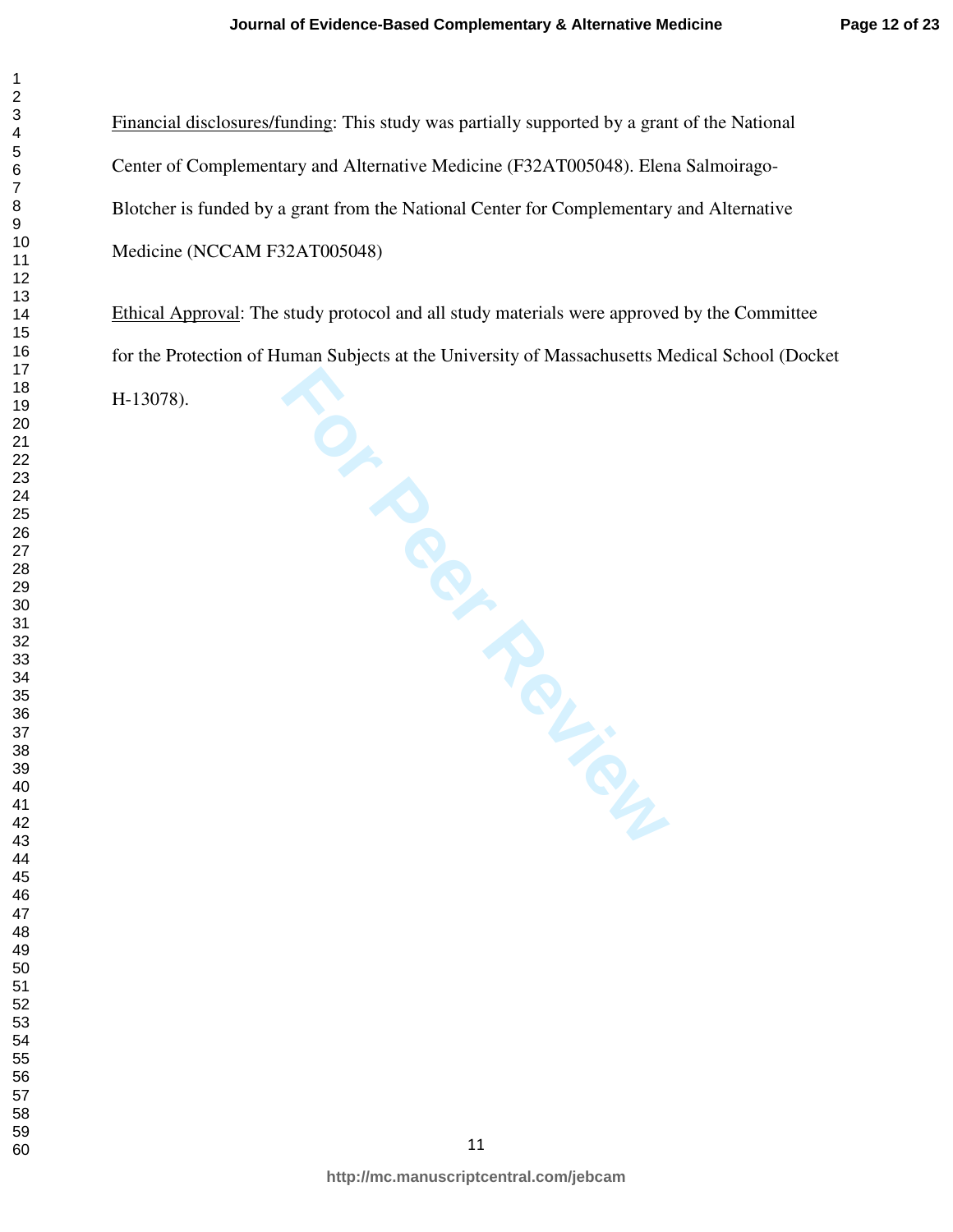$\mathbf{1}$ 

#### $\overline{2}$

## **References**

**1.** Epstein AE, DiMarco JP, Ellenbogen KA, et al. ACC/AHA/HRS 2008 Guidelines for Device-Based Therapy of Cardiac Rhythm Abnormalities: A Report of the American College of Cardiology/American Heart Association Task Force on Practice Guidelines (Writing Committee to Revise the ACC/AHA/NASPE 2002 Guideline Update for Implantation of Cardiac Pacemakers and Antiarrhythmia Devices). Developed in collaboration with the American Association for Thoracic Surgery and Society of Thoracic Surgeons. *J Am Coll Cardiol* 2008;51 (21):e1-e62.

**2.** Bostwick JM, Christopher LS. An updated review of implantable cardioverter/defibrillators, induced anxiety, and quality of life. *Psychiatr Clin North Am* 2007;30(4):677-688.

**3.** Sears SF, Jr., Conti JB. Quality of life and psychological functioning of ICD patients. *Heart* 2002;87(5):488-93.

**4.** Barefoot JC, Helms MJ, Mark DB, et al. Depression and long-term mortality risk in patients with coronary artery disease. *Am J Cardiol* 1996;78(6):613-617.

ic Surgery and Society of Thoracic Surgeons. *J Am*<br>
topher LS. An updated review of implantable cardio<br>
uality of life. *Psychiatr Clin North Am* 2007;30(4):6<br>
JB. Quality of life and psychological functioning of<br>
MJ, Mar **5.** Lesperance F, Frasure-Smith N, Talajic M, Bourassa MG. Five-year risk of cardiac mortality in relation to initial severity and one-year changes in depression symptoms after myocardial infarction. *Circulation* 2002;105(9):1049-1053.

**6.** Ironson G, Taylor C, Boltwood M, et al. Effects of anger on left ventricular ejection fraction in coronary artery disease. *Am J Cardiol* 1993;70(3):281-285.

**7.** Wittstein IS, Thiemann DR, Lima JAC, et al. Neurohumoral features of myocardial stunning due to sudden emotional stress. *New Engl J Med* 2005;352(6):539-548.

**8.** Rozanski A, Bairey C, Krantz D, Friedman J. Mental stress and the induction of silent myocardial ischemia in patients with coronary artery disease. *N Engl J Med* 1988;318(16):1005- 1012.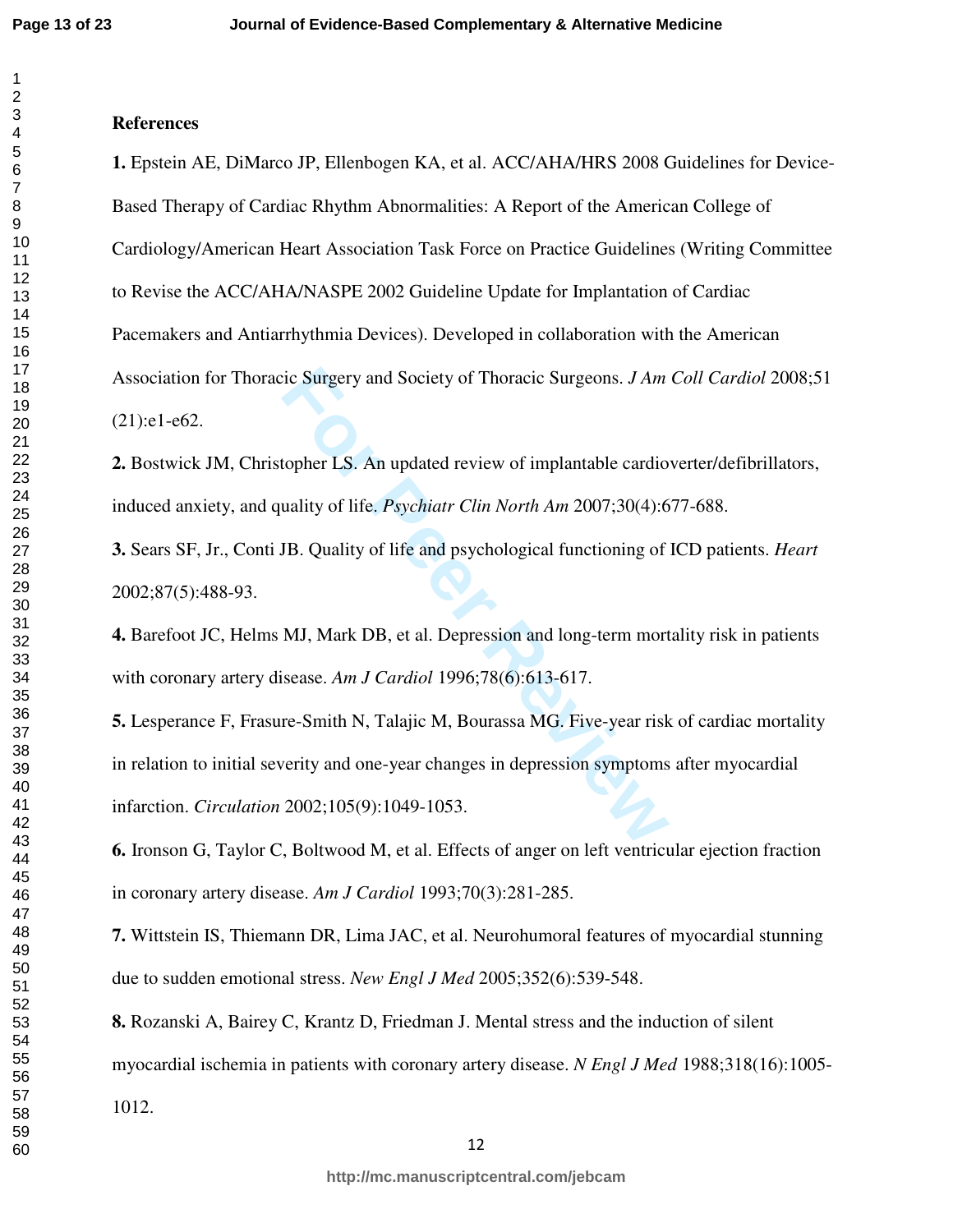$\mathbf{1}$ 

**9.** Carney RM, Blumenthal JA, Freedland KE, et al. Low heart rate variability and the effect of depression on post-myocardial infarction mortality. *Arch Intern Med* 2005;165(13):1486-1491. **10.** Kawachi I, Sparrow D, Vokonas PS, Weiss ST. Decreased heart rate variability in men with phobic anxiety (data from the Normative Aging Study). *Am J Cardiol* 1995;75(14):882.

**11.** Watkins LL, Blumenthal JA, Carney RM. Association of anxiety with reduced baroreflex cardiac control in patients after acute myocardial infarction. *Am Heart J* 2002;143:460-6.

**12.** Watkins LL, Grossman P. Association of depressive symptoms with reduced baroreflex cardiac control in coronary artery disease. *Am Heart J* 1999;137(3):453.

**13.** Von Kanel R, Mills PJ, Fainman C, Dimsdale JE. Effects of psychological stress and psychiatric disorders on blood coagulation and fibrinolysis: a biobehavioral pathway to coronary artery disease? *Psychosom Med* 2001;63(4):531-544.

man P. Association of depressive symptoms with renary artery disease. Am Heart J 1999;137(3):453.<br> **FD. Fainman C. Dimsdale JE. Effects of psycholog n blood coagulation and fibrinolysis: a biobehaviora**<br> **som Med 2001;63(4 14.** Feinstein M, Liu K, Ning H, et al. Burden of cardiovascular risk factors, subclinical atherosclerosis, and incident cardiovascular events across dimensions of religiosity: The Multi-Ethnic Study of Atherosclerosis. *Circulation* 2010;121(5):659-66.

**15.** Bekelman DB, Dy SM, Becker DM, et al. Spiritual well-being and depression in patients with heart failure. *J Gen Intern Med* 2007;22(4):470-7.

**16.** Giaquinto S, Spiridigliozzi C, Caracciolo B. Can faith protect from emotional distress after stroke? *Stroke* 2007;38(3):993-7.

**17.** Johnstone B, Franklin KL, Yoon DP, et al. Relationships among religiousness, spirituality, and health for individuals with stroke. *J Clin Psychol Med Settings* 2008;15(4):308-13.

**18.** Johnstone B, Yoon DP. Relationships between the Brief Multidimensional Measure of Religiousness/Spirituality and health outcomes for a heterogeneous rehabilitation population. *Rehabil Psychol* 2009;54(4):422-31.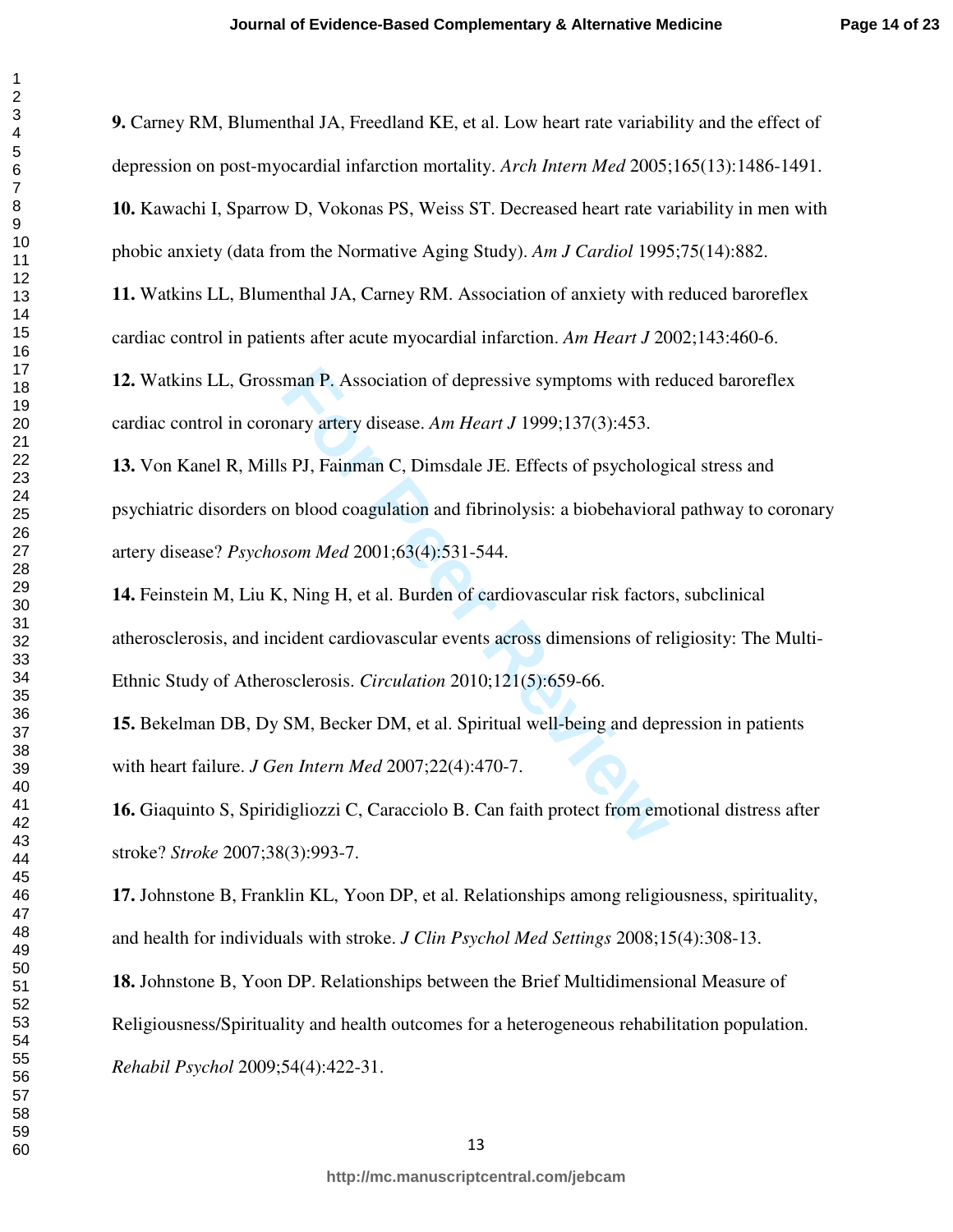**19.** Delaney C, Barrere C, Helming M. The influence of a spirituality-based intervention on quality of life, depression, and anxiety in community-dwelling adults with cardiovascular disease: a pilot study. *J Holist Nurs* 2010;29(1):21-32.

**20.** Warber SL, Ingerman S, Moura VL, et al. Healing the heart: a randomized pilot study of a spiritual retreat for depression in acute coronary syndrome patients. *Explore (NY)* 2011;7(4):222- 33.

arneri E, Talavera G, et al. Evaluation of a holistic composition consider the set of the set of the set of the M.<br> **For Peer Set of the Set of the Set of the Set of the Set of the Set of the Set of the Frederick II are de 21.** Kreikebaum S, Guarneri E, Talavera G, et al. Evaluation of a holistic cardiac rehabilitation in the reduction of biopsychosocial risk factors among patients with coronary heart disease. *Psychol Health Med* 2011;16(3):276-90.

**22.** Bolse K, Johansson I, Stromberg A. Organisation of care for Swedish patients with an implantable cardioverter defibrillator, a national survey. *J Clin Nurs* 2010;20(17-18):2600-8.

**23.** Goldstein NE, Lampert R, Bradley E, et al. Management of implantable cardioverter defibrillators in end-of-life care. *Ann Intern Med* 2004;141(11):835-8.

**24.** Katzman R, Brown T, Fuld P, et al. Validation of a short Orientation-Memory-Concentration Test of cognitive impairment. *Am J Psychiatry* 1983;140(6):734-739.

**25.** Zigmond A, Snaith RP. The hospital anxiety and depression scale. *Acta Psychiatr Scand*  1983;67(6):361-370.

**26.** Stafford L, Berk M, Jackson HJ. Validity of the Hospital Anxiety and Depression Scale and Patient Health Questionnaire-9 to screen for depression in patients with coronary artery disease. *General Hosp Psychiatry* 2007;29(5):417-424.

**27.** Peterman AH, Fitchett G, Brady MJ et al. Measuring spiritual well-being in people with cancer: the functional assessment of chronic illness therapy--Spiritual Well-being Scale (FACIT-Sp). *Ann Behav Med* 2002;24(1):49-58.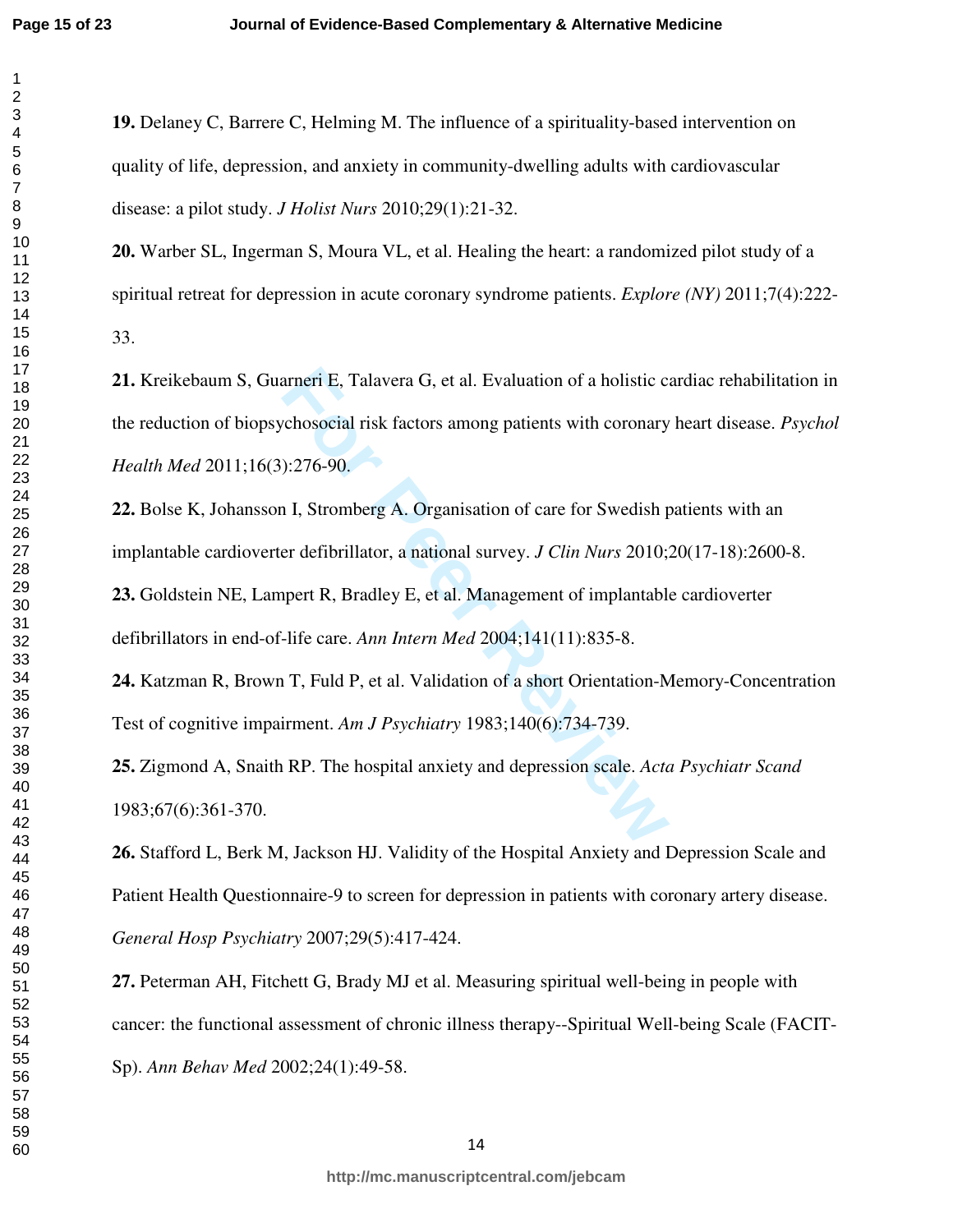$\mathbf{1}$ 

**28.** Spertus JA, Winder JA, Dewhurst TA, et al. Development and evaluation of the Seattle Angina questionnaire: A new functional status measure for coronary artery disease. *J Am Coll Cardiol* 1995;25(2):333-341.

**29.** Breitbart W. Spirituality and meaning in supportive care: spirituality- and meaning-centered group psychotherapy interventions in advanced cancer. *Support Care Cancer* 2002;10(4):272-80. **30.** McClain CS, Rosenfeld B, Breitbart W. Effect of spiritual well-being on end-of-life despair in terminally-ill cancer patients. *Lancet* 2003;361(9369):1603-7.

**31.** Koenig HG, George LK, Titus P. Religion, spirituality, and health in medically ill hospitalized older patients. *J Am Geriatr Soc* 2004;52(4):554-562.

**32.** Giaquinto S, Sarno S, Dall'Armi V, Spiridigliozzi C. Religious and spiritual beliefs in stroke rehabilitation. *Clin Exp Hypertens* 2010;32(6):329-34.

**33.** Koenig H, McCullough M, Larson D. Handbook of religion and health. New York: Oxford University Press, 2001.

reatients. *Lancet* 2003;361(9369):1603-7.<br>
ELK, Titus P. Religion, spirituality, and health in m<br>
ents. *J Am Geriatr Soc* 2004;52(4):554-562.<br>
S, Dall'Armi V, Spiridigliozzi C. Religious and spiritual properties 2010;32( **34.** Murray SA, Kendall M, Boyd K, et al. Exploring the spiritual needs of people dying of lung cancer or heart failure: a prospective qualitative interview study of patients and their carers. *Palliat Med* 2004;18(1):39-45.

**35.** Groleau D, Whitley R, Lesperance F, Kirmayer LJ. Spiritual reconfigurations of self after a myocardial infarction: Influence of culture and place. *Health Place* 2010;16(5):853-60.

**36.** Beery TA, Baas LS, Fowler C, Allen G. Spirituality in persons with heart failure. *J Holist Nurs* 2002;20(1):5-25.

**37.** Westlake C, Dracup K. Role of spirituality in adjustment of patients with advanced heart failure. *Prog Cardiovasc Nurs* 2001;16(3):119-25.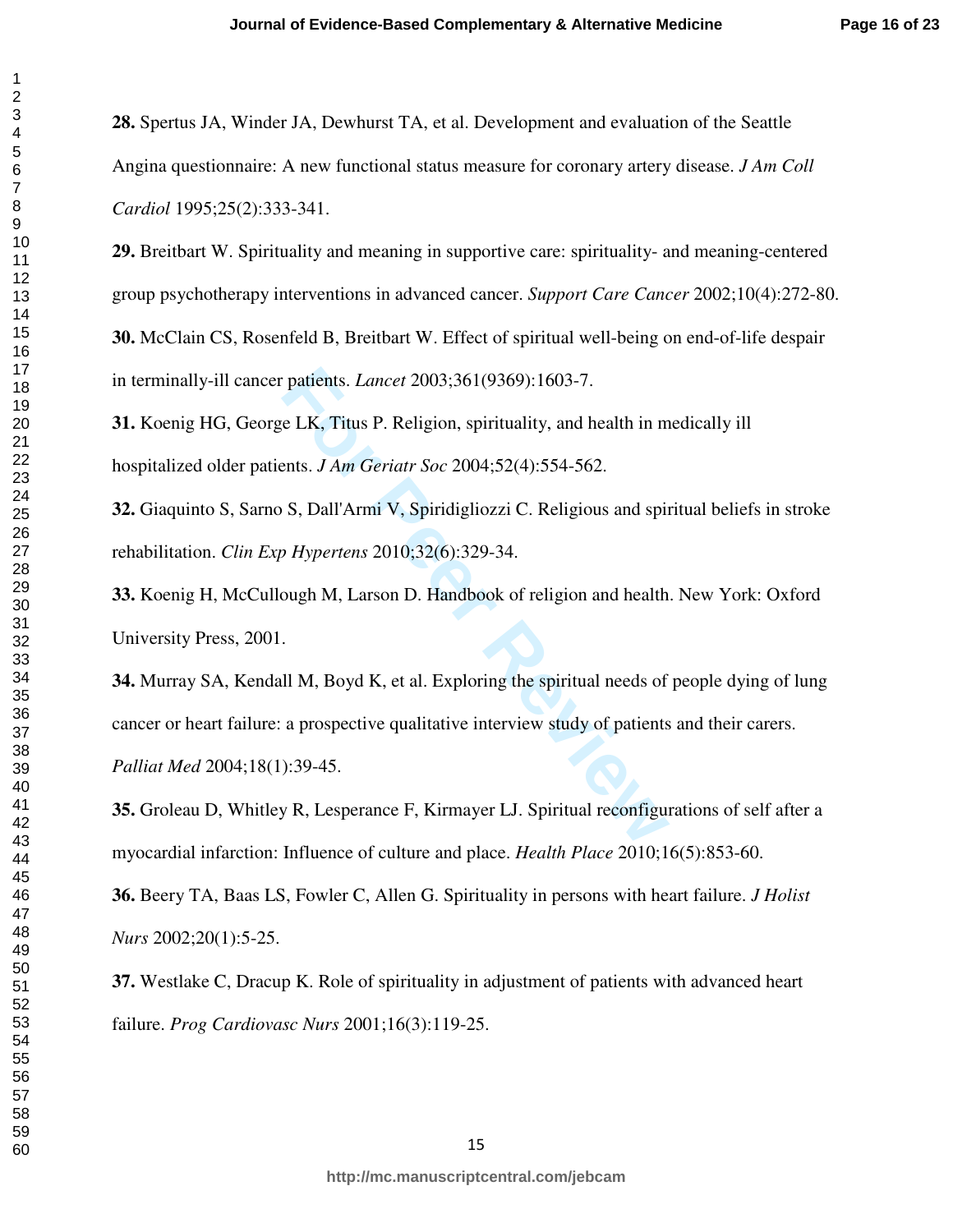$\mathbf{1}$ 

**38.** Murphy PE, Canada AL, Fitchett G, et al. An examination of the 3-factor model and structural invariance across racial/ethnic groups for the FACIT-Sp: a report from the American Cancer Society's Study of Cancer Survivors-II (SCS-II). *Psychooncology* 2010;19:264-272. **39.** Bekelman DB, Parry C, Curlin FA, et al. A comparison of two spirituality instruments and their relationship with depression and quality of life in chronic heart failure. *J Pain Symptom Manage* 2010;39(3):515-26.

Mariano .<br>Alex Pacing Clin L.<br>Contract Review of Claysing Clays and Clays and Clays and Clays and Clays and Clays and Clays and Clays and Clays and Clays and Clays and Clays and Clays and Clays and Clays and Clays and Clay **40.** Kapa S, Rotondi-Trevisan D, Mariano Z, et al. Psychopathology in patients with ICDs over time: results of a prospective study. *Pacing Clin Electrophysiol* 2010;33(2):198-208.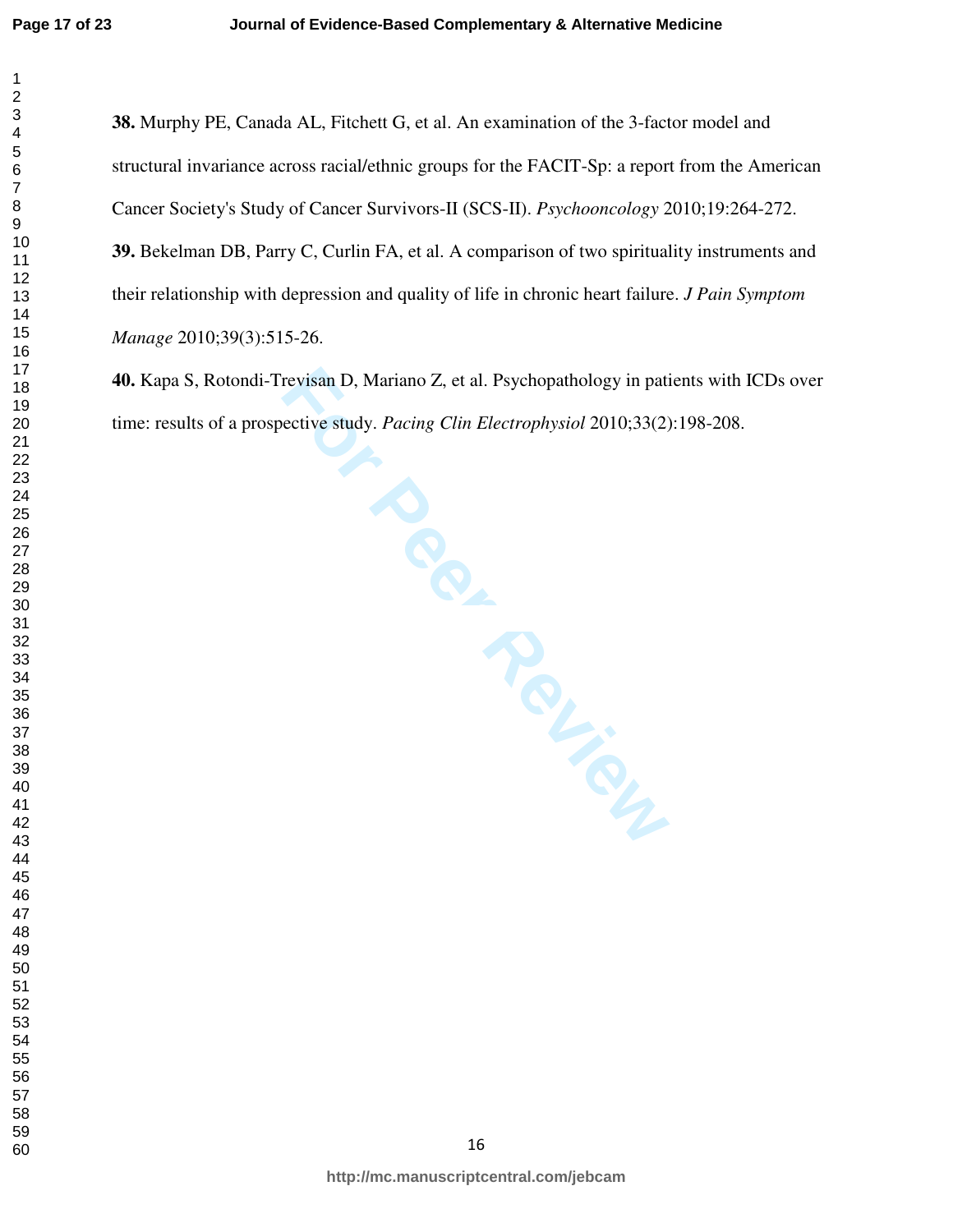| $\mathbf n$                          | 46         |
|--------------------------------------|------------|
| Age (mean, SD)                       | 65.0(10.5) |
| Males                                | 32(69.6)   |
| White-non Hispanic                   | 43 (93.5)  |
| Hispanic                             | 2 $(4.3)$  |
| Asian                                | 1(2.2)     |
| High School                          | 13(28.3)   |
| Some college                         | 14(30.4)   |
| College graduate                     | 10(21.7)   |
| Post graduate                        | 9(19.6)    |
| Married or in committed relationship | 35(76.1)   |
| Separated/divorced/single            | 11(23.9)   |
| How hard to pay for basics†          |            |
| Not at all hard                      | 26(56.5)   |
| Somewhat hard                        | 13(28.3)   |
| Very hard                            | 6(13.0)    |
| Does not know                        | 1(2.2)     |
| Coronary heart disease               | 29 (63.0)  |
| Idiopathic dilated cardiomyopathy    | 9(19.6)    |
| Other                                | 8(17.4)    |
| Prior cardiac arrest                 | 10(21.7)   |
|                                      |            |

Table 1. Baseline demographic and clinical characteristics of the study sample\*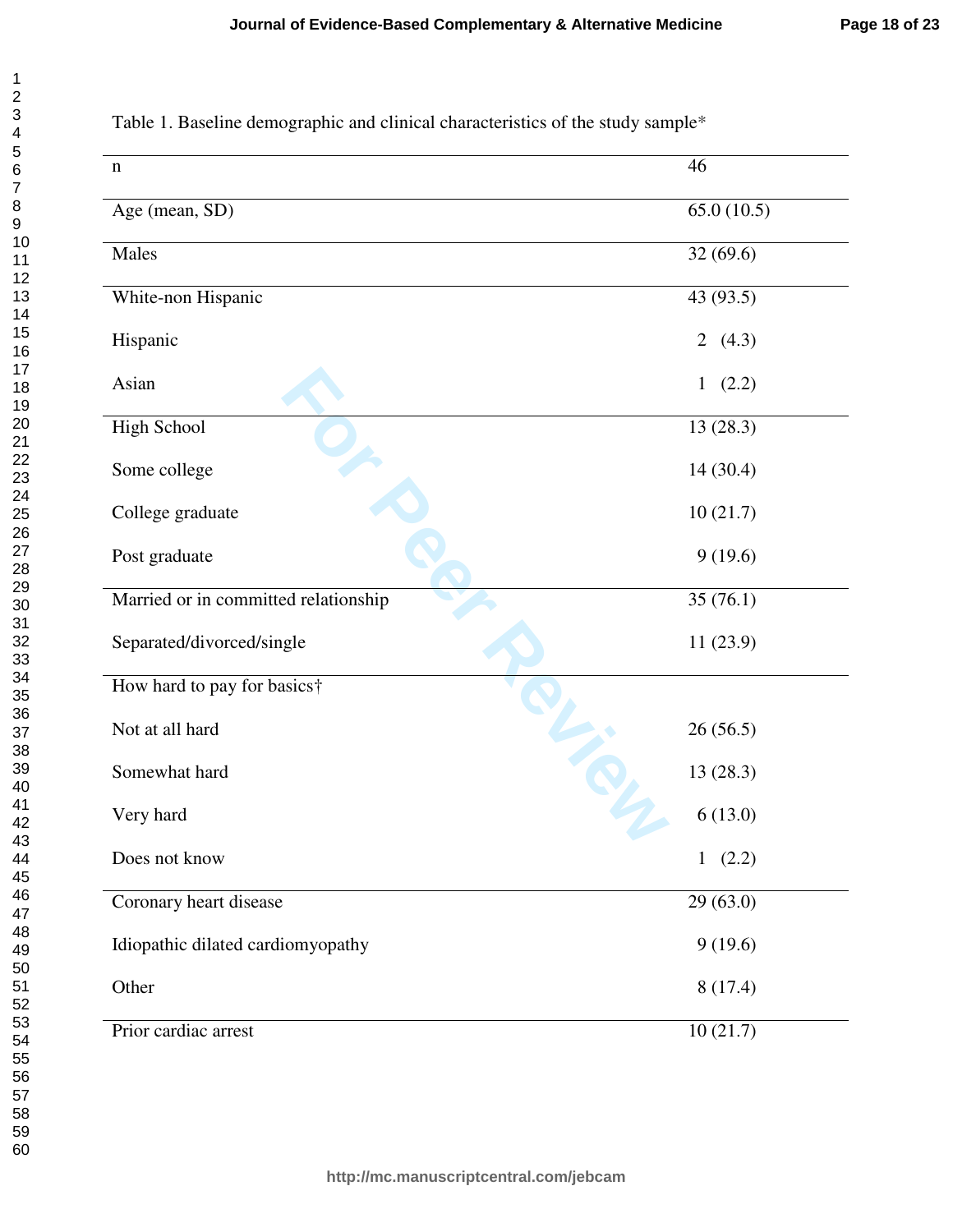| 1                    |  |
|----------------------|--|
|                      |  |
|                      |  |
|                      |  |
|                      |  |
|                      |  |
|                      |  |
|                      |  |
|                      |  |
|                      |  |
|                      |  |
|                      |  |
|                      |  |
|                      |  |
|                      |  |
|                      |  |
|                      |  |
|                      |  |
|                      |  |
|                      |  |
|                      |  |
|                      |  |
|                      |  |
|                      |  |
|                      |  |
|                      |  |
|                      |  |
|                      |  |
|                      |  |
|                      |  |
|                      |  |
|                      |  |
|                      |  |
|                      |  |
|                      |  |
| 39                   |  |
| 40                   |  |
| 41                   |  |
| 42                   |  |
| 43                   |  |
| 44                   |  |
| 45                   |  |
| 46                   |  |
| 47                   |  |
| 48<br>49             |  |
| 50                   |  |
| 51                   |  |
| 52<br>$\overline{ }$ |  |
| 53                   |  |
| 54                   |  |
| 55                   |  |
| $\frac{56}{1}$       |  |
| 57<br>58             |  |
|                      |  |
| 59                   |  |
| 60                   |  |

Table 1 – Baseline demographic and clinical characteristics of the study sample (cont.)\*

| New ICD                                                       | 27(58.7)         |
|---------------------------------------------------------------|------------------|
| ICD upgrade                                                   | 4(8.7)           |
| Battery change/lead revision                                  | 9(19.6)          |
| ICD shocks/storms                                             | 6(13.0)          |
| Months from ICD procedure (median $(25th-75th$ percentile))   | 1.45(0.56, 14.2) |
| Beta-blockers                                                 | 40(86.9)         |
| Anxiolytics                                                   | 10(21.7)         |
| Anti-depressants                                              | 11(23.9)         |
| Ejection fraction (mean (SD))                                 | 0.30(0.13)       |
| New York Heart Association class                              |                  |
| I                                                             | 7(15.2)          |
| $\mathbf{I}$                                                  | 16(56.6)         |
| III                                                           | 13(28.2)         |
| FACIT-SWB score (mean, SD)                                    | 35.4(8.6)        |
| Prior diagnosis of depression                                 | 11(23.9)         |
| Prior diagnosis of anxiety                                    | 9(19.6)          |
| Total HADS score>10                                           | 23(50)           |
| Have seen a spiritual counselor $\ddagger$ during past month  | 0(0)             |
| Have seen a therapist§ during past month                      | 6(13.0)          |
| Physical exercise at least 30 min/week during previous months | 21(45.7)         |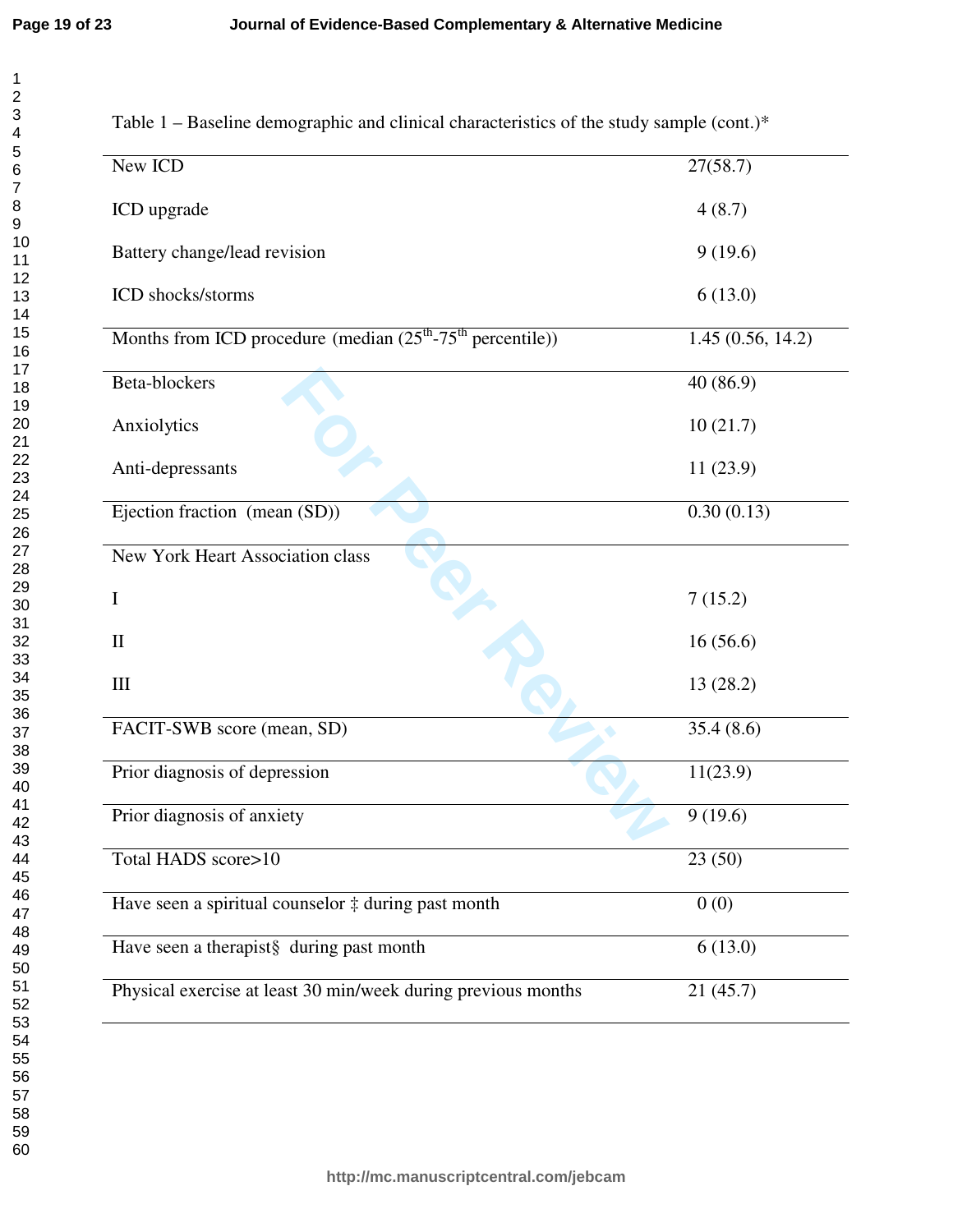- 
- 
- 
- \* Values are n (%) unless otherwise indicated † Food, housing, medical care and heating ‡ Priest, minister, rabbi or spiritual guide § Psychologist, psychiatrist, or clinical social worker
- ICD = Implantable cardioverter Defibrillator; HADS= Hospital Anxiety and Depression Scale;

FACIT-SWB = Functional Assessment of Chronic Illness Therapy-Spiritual Well Being

 $\mathbf{1}$  $\overline{2}$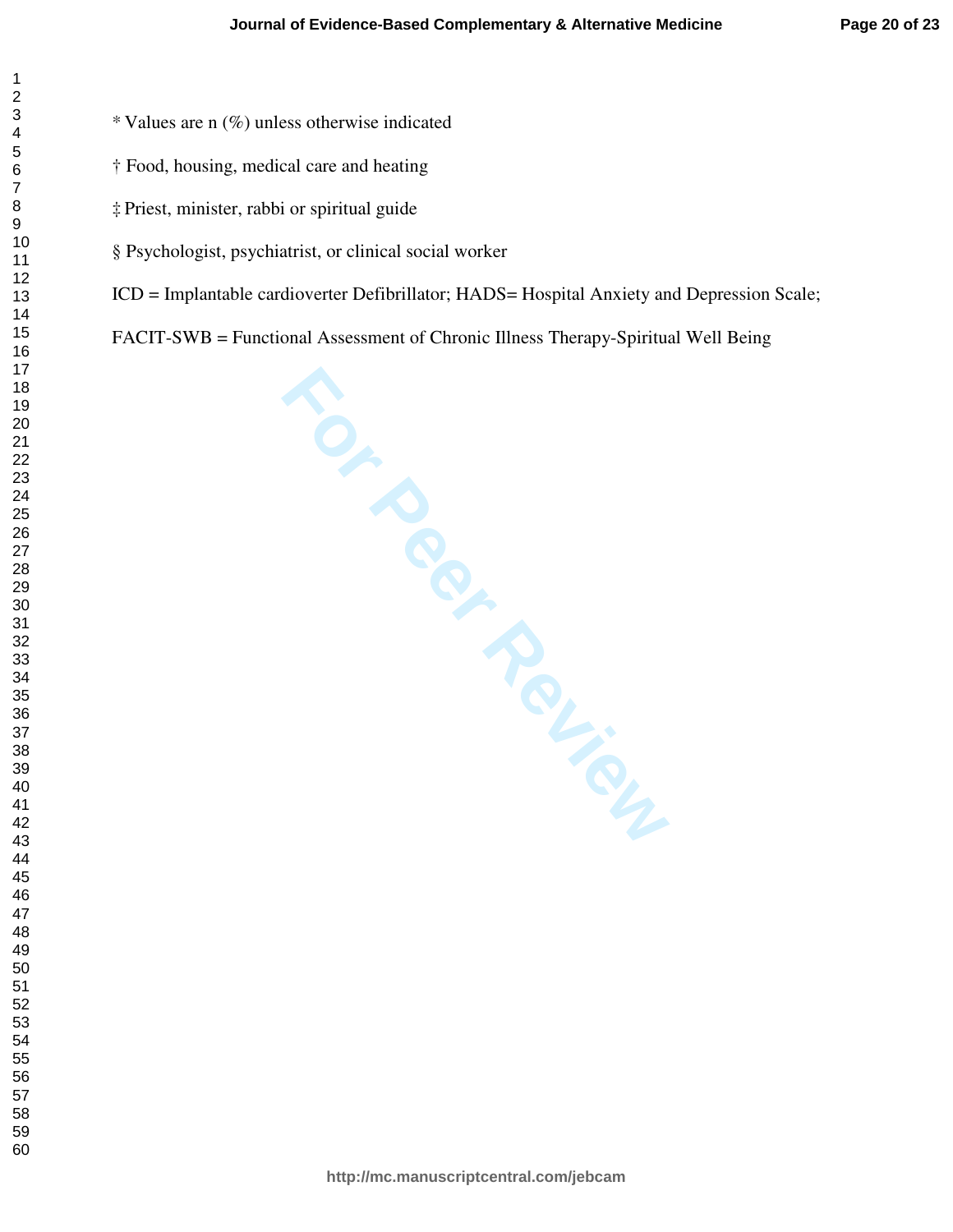123456789

 $\mathbf{1}$  $\overline{2}$ 3  $\overline{\mathbf{4}}$ 5  $\,6$  $\boldsymbol{7}$  $\,8\,$  $\boldsymbol{9}$ 

|                                         | High spiritual<br>well-being<br>(FACIT-<br>$SWB \geq 36.5$ | Low spiritual<br>well-being<br>(FACIT-<br>SWB<36.5) | P value <sup>†</sup> |
|-----------------------------------------|------------------------------------------------------------|-----------------------------------------------------|----------------------|
| $\mathbf N$                             | 23                                                         | 23                                                  |                      |
| Age (mean, CI)                          | 69.2 (65.8, 72.6)                                          | 60.8(56.1, 65.5)                                    | 0.0114               |
| Females                                 | 50.0(7)                                                    | 50.0(7)                                             | 1.00                 |
| College or post-graduate<br>education   | 15.2(7)                                                    | 26.1(12)                                            | 0.48                 |
| Married or in committed<br>relationship | 54.3 (19)                                                  | 45.7(16)                                            | 0.49                 |
| Not at all hard to pay for basics#      | 42.3(11)                                                   | 57.7(15)                                            |                      |
| Somewhat hard                           | 69.2(9)                                                    | 30.8(4)                                             |                      |
| Very hard                               | 50(3)                                                      | 50(3)                                               | 0.36                 |
| Does not know                           | 1(100)                                                     | 0(0)                                                |                      |
| Coronary heart disease                  | 55.2(16)                                                   | 44.8(13)                                            | 0.70                 |
| Prior cardiac arrest                    | 50(5)                                                      | 50(5)                                               | 1.00                 |
| New ICD                                 | 48.2(13)                                                   | 51.8(14)                                            | 0.52                 |
| ICD shocks/storms                       | 50.0(3)                                                    | 50.0(3)                                             | 0.66                 |
| Prior diagnosis of depression           | 27.3(3)                                                    | 72.7(8)                                             | 0.16                 |
| Prior diagnosis of anxiety              | 44.4(4)                                                    | 55.6 $(5)$                                          | 1.00                 |
| Counselors                              | 33.3(2)                                                    | 66.7(4)                                             | 0.67                 |
| Beta-blockers                           | 50(20)                                                     | $\overline{50(20)}$                                 | 1.00                 |
| Anxiolytics                             | 40.0(4)                                                    | 60.0(6)                                             | 0.72                 |

Table 2. Baseline sample characteristics according to spiritual well-being status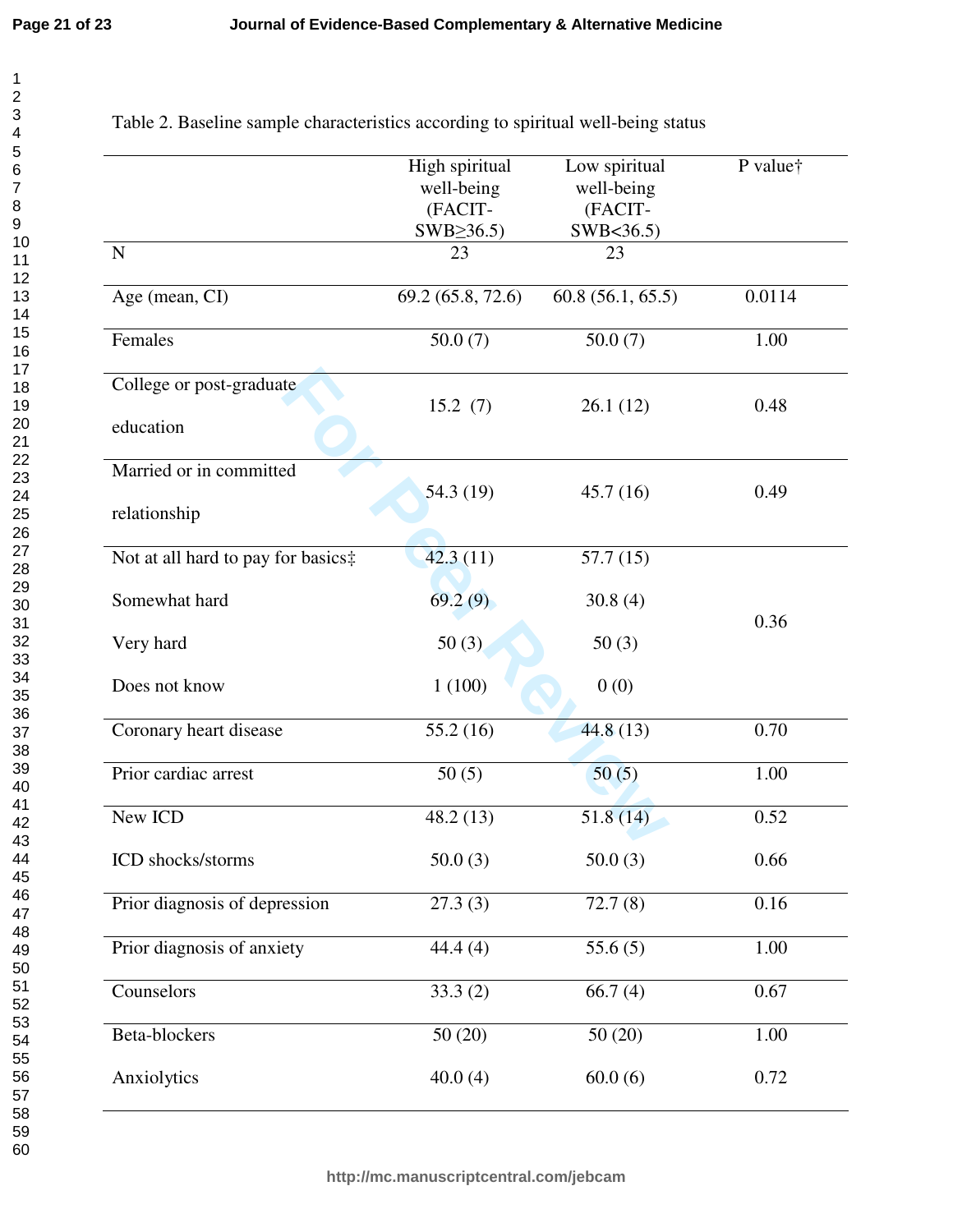| Anti-depressants                                                | 27.3(3)           | 72.7(8)           | 0.16   |
|-----------------------------------------------------------------|-------------------|-------------------|--------|
| Ejection fraction (mean, CI)                                    | 0.29(0.26, 0.33)  | 0.30(0.23, 0.37)  | 0.69   |
| Functional status (mean, CI)                                    | 64.4 (55.7, 73.0) | 53.8 (42.7, 64.8) | 0.17   |
| Total HADS score (mean, CI)                                     | 6.7(4.4, 9.0)     | 13.8(11.4, 16.2)  | 0.0001 |
| $HADS$ score $>10$                                              | 21.7(5)           | 78.3 (18)         | 0.0001 |
| Physical exercise at least 30<br>minutes/week during past month | 61.9(13)          | 38.1(8)           | 0.236  |

 $\ddagger$  Heating, groceries, and health insurance

\* Values are n (%) unless otherwise indicated<br>  $\ddagger$  Wilcoxon or 2-sided Fisher exact test<br>  $\ddagger$  Heating, groceries, and health insurance<br>
ICD = Implantable cardioverter Defibrillator; HADS= Hospital Anxiety and D<br>
FACIT-ICD = Implantable cardioverter Defibrillator; HADS= Hospital Anxiety and Depression Scale;

FACIT-SWB = Functional Assessment of Chronic Illness Therapy-Spiritual Well Being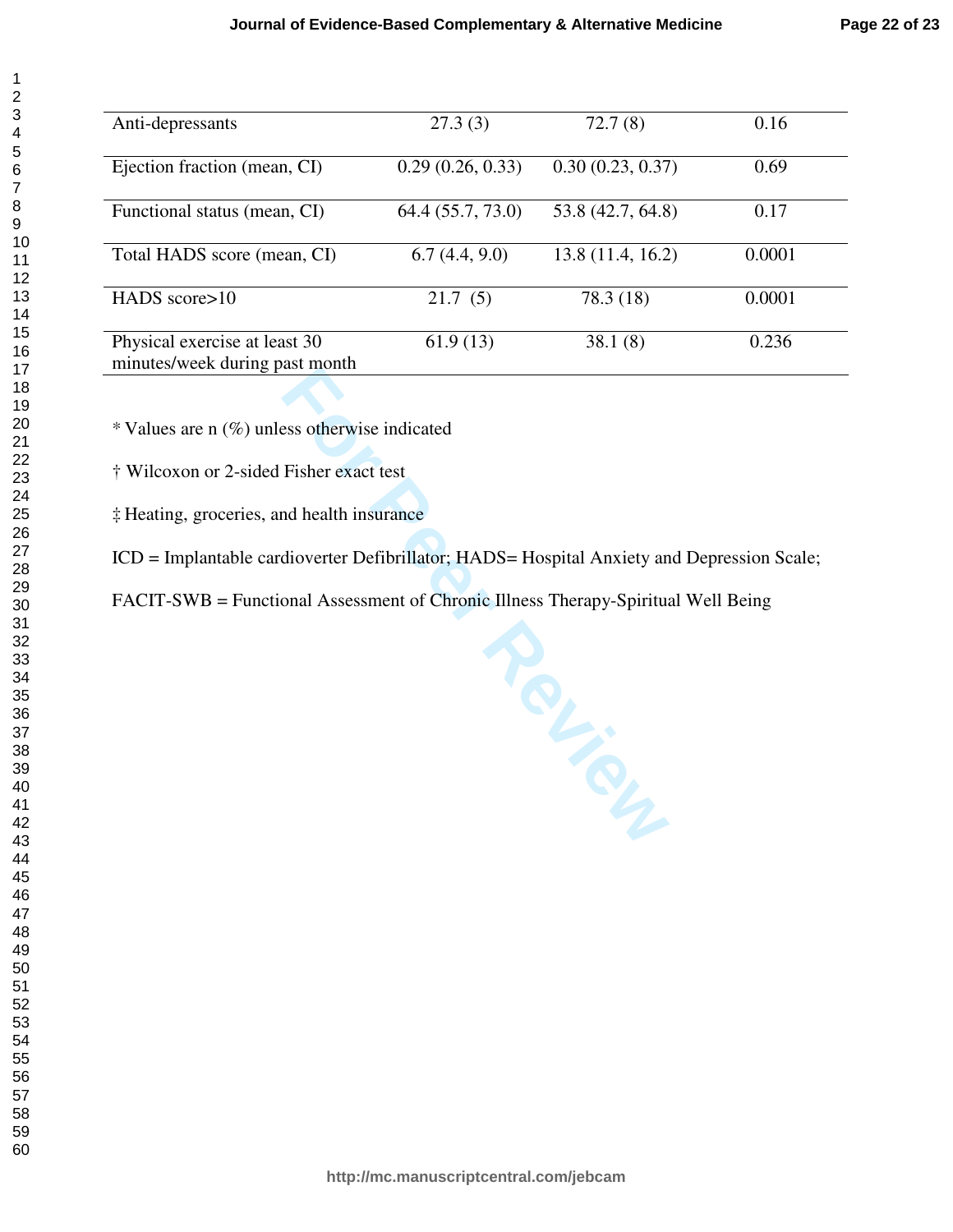Table 3. Results of the unadjusted and adjusted linear regression models testing the association between total HADS scores and FACIT-SWB scores

|         |         | 95% CI         | <b>R</b> squared |
|---------|---------|----------------|------------------|
| Model 1 | $-0.32$ | $-0.37, -0.13$ | 0.44             |
| Model 2 | $-0.30$ | $-0.43, -0.17$ | 0.56             |
| Model 3 | $-0.32$ | $-0.45, -0.20$ | 0.67             |
| Model 4 | $-0.31$ | $-0.44, -0.19$ | 0.69             |

# Model 1: unadjusted

Model 2: adjusted for demographics (age, marital status, financial status)

**For Perry and Set 2013 For Perry Alternative Confidence and Alternative Confidence and unselors/therapists during past month variables included in model 2 + prior depression and unselors/therapists during past month var** Model 3: adjusted for variables included in model 2 + prior depression and anxiety, use of psychotropic drugs, counselors/therapists during past month

Model 4: adjusted for variables included in model  $3 +$  functional status, and physical exercise

HADS= Hospital Anxiety and Depression Scale; FACIT-SWB = Functional Assessment of

Chronic Illness Therapy-Spiritual Well Being